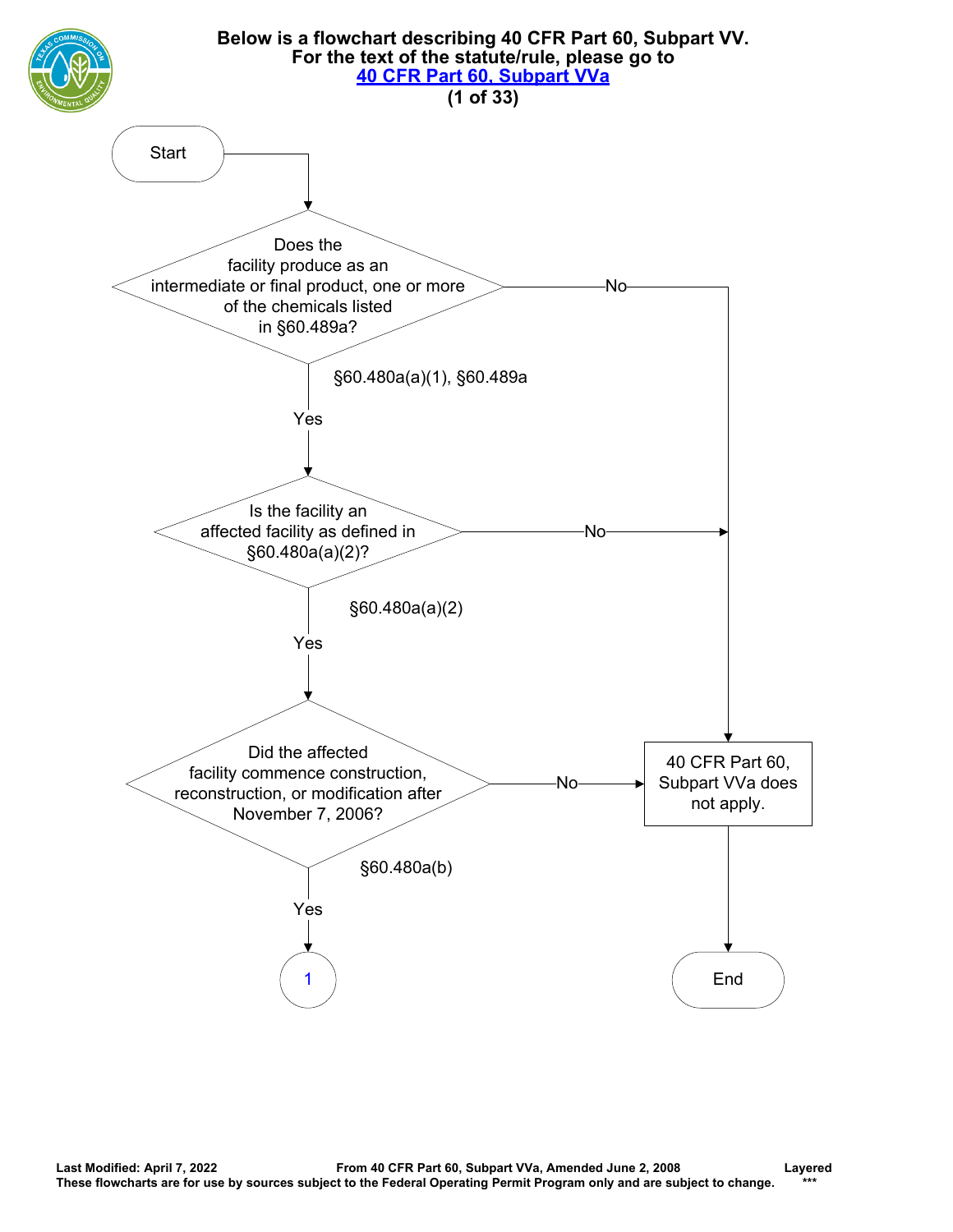<span id="page-1-0"></span>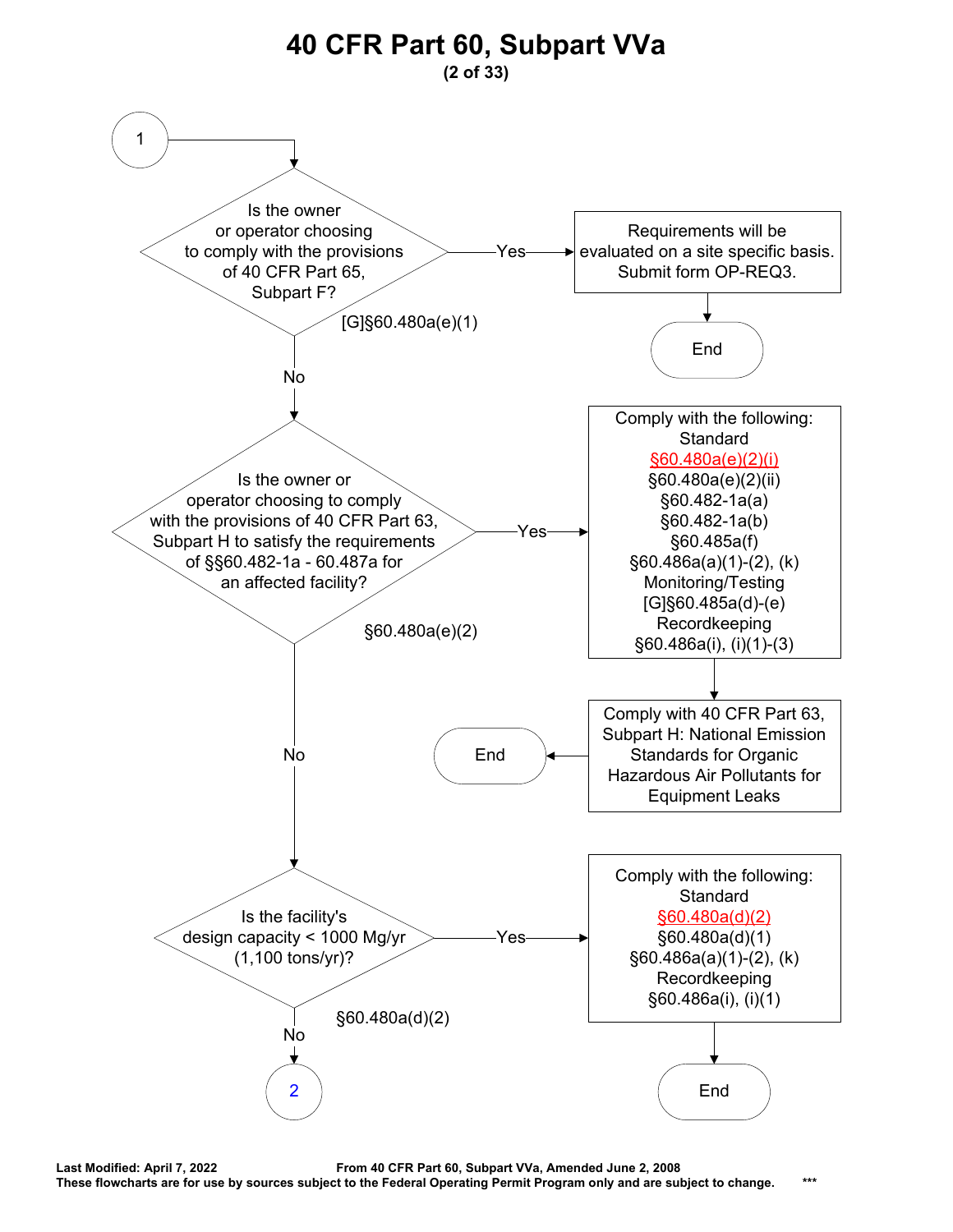<span id="page-2-0"></span>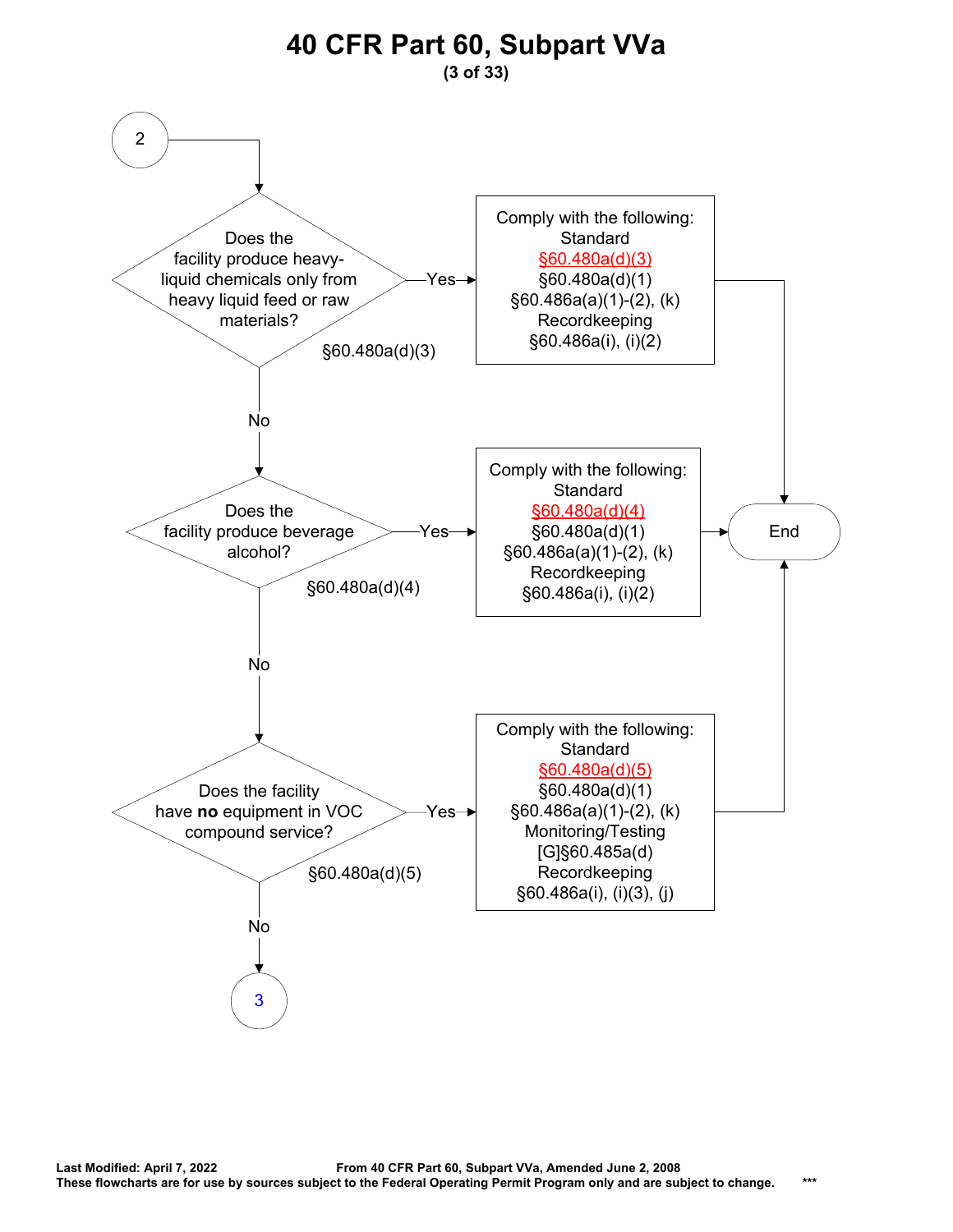### **40 CFR Part 60, Subpart VVa (4 of 33)**

<span id="page-3-0"></span>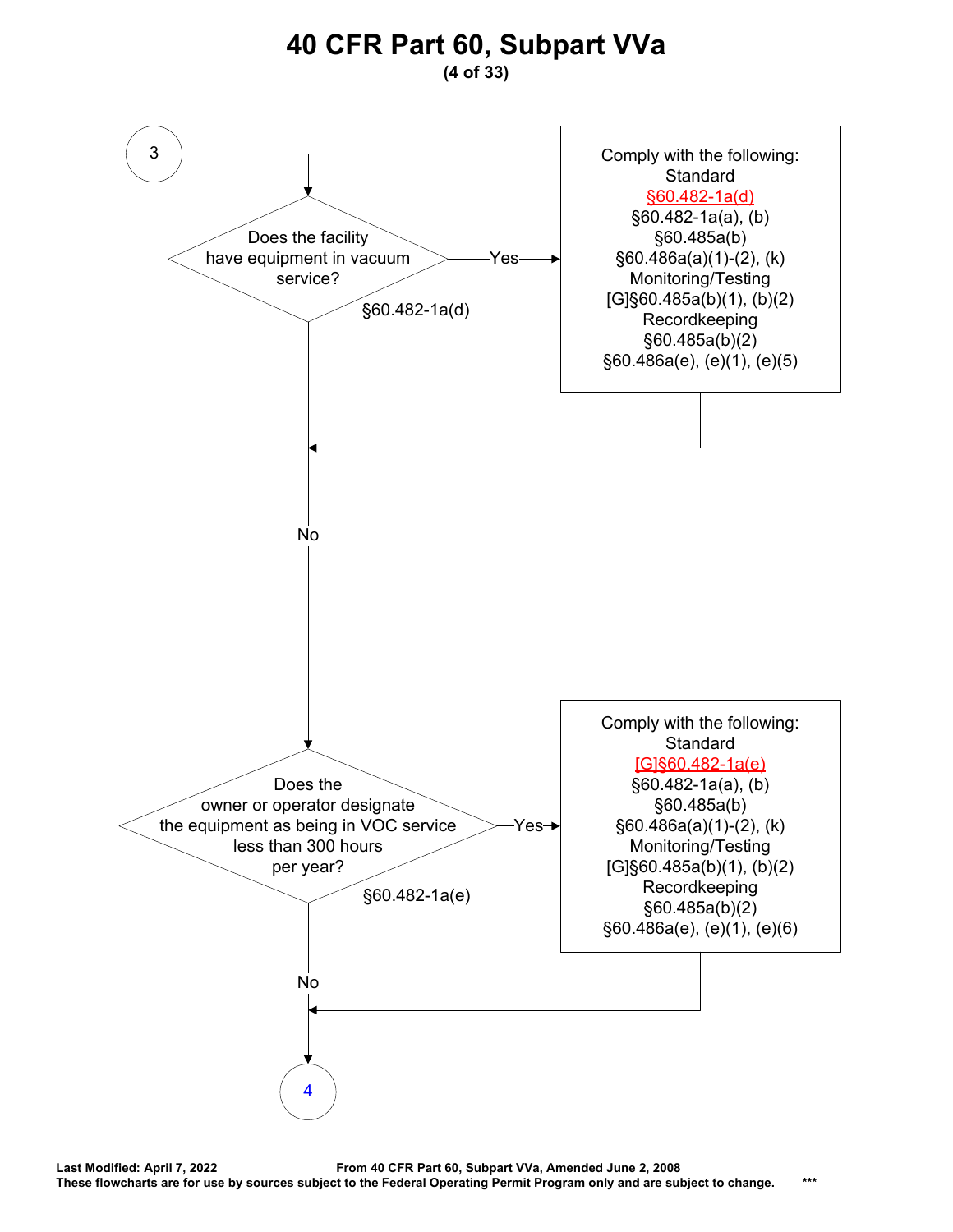<span id="page-4-0"></span>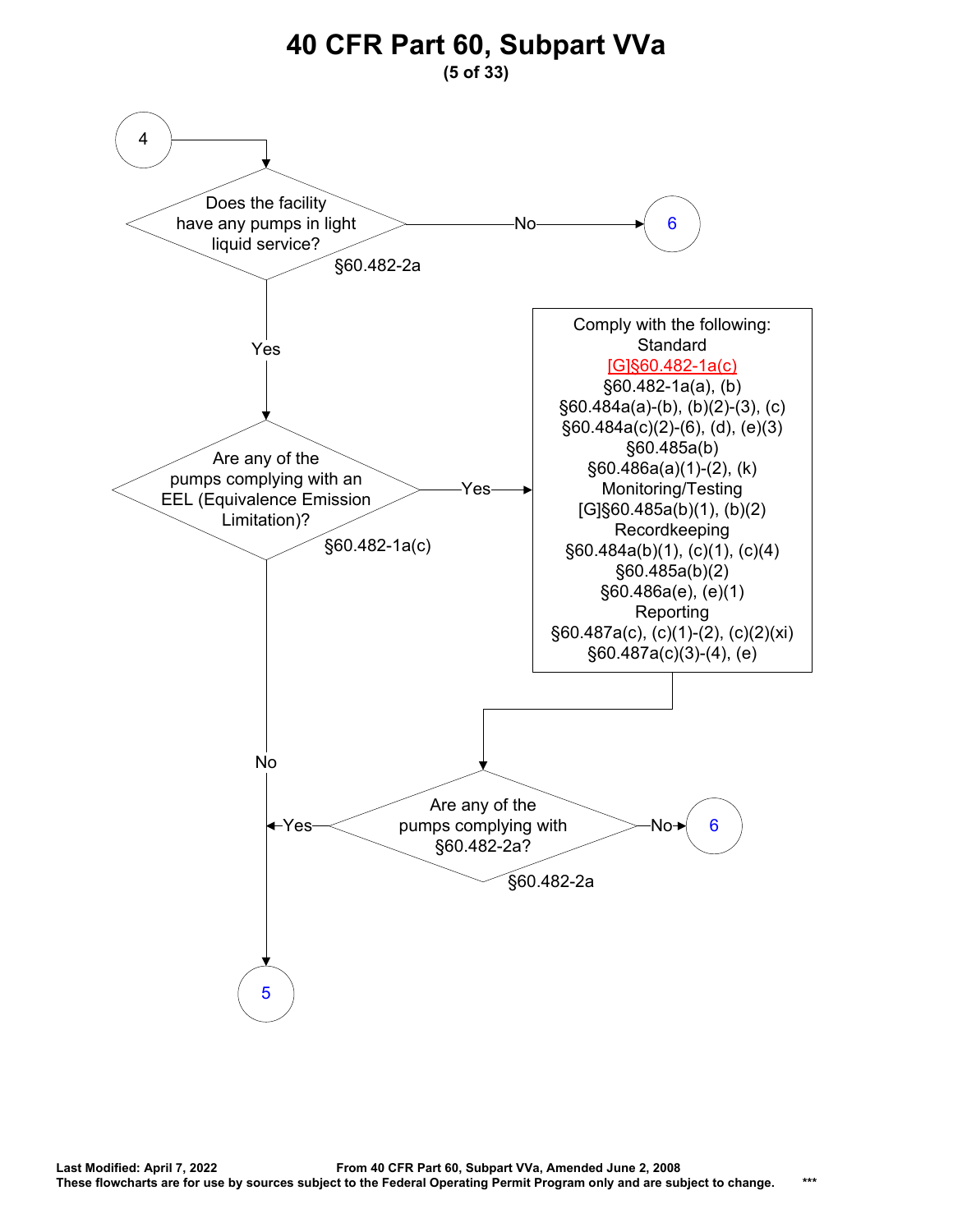### **40 CFR Part 60, Subpart VVa (6 of 33)**

<span id="page-5-0"></span>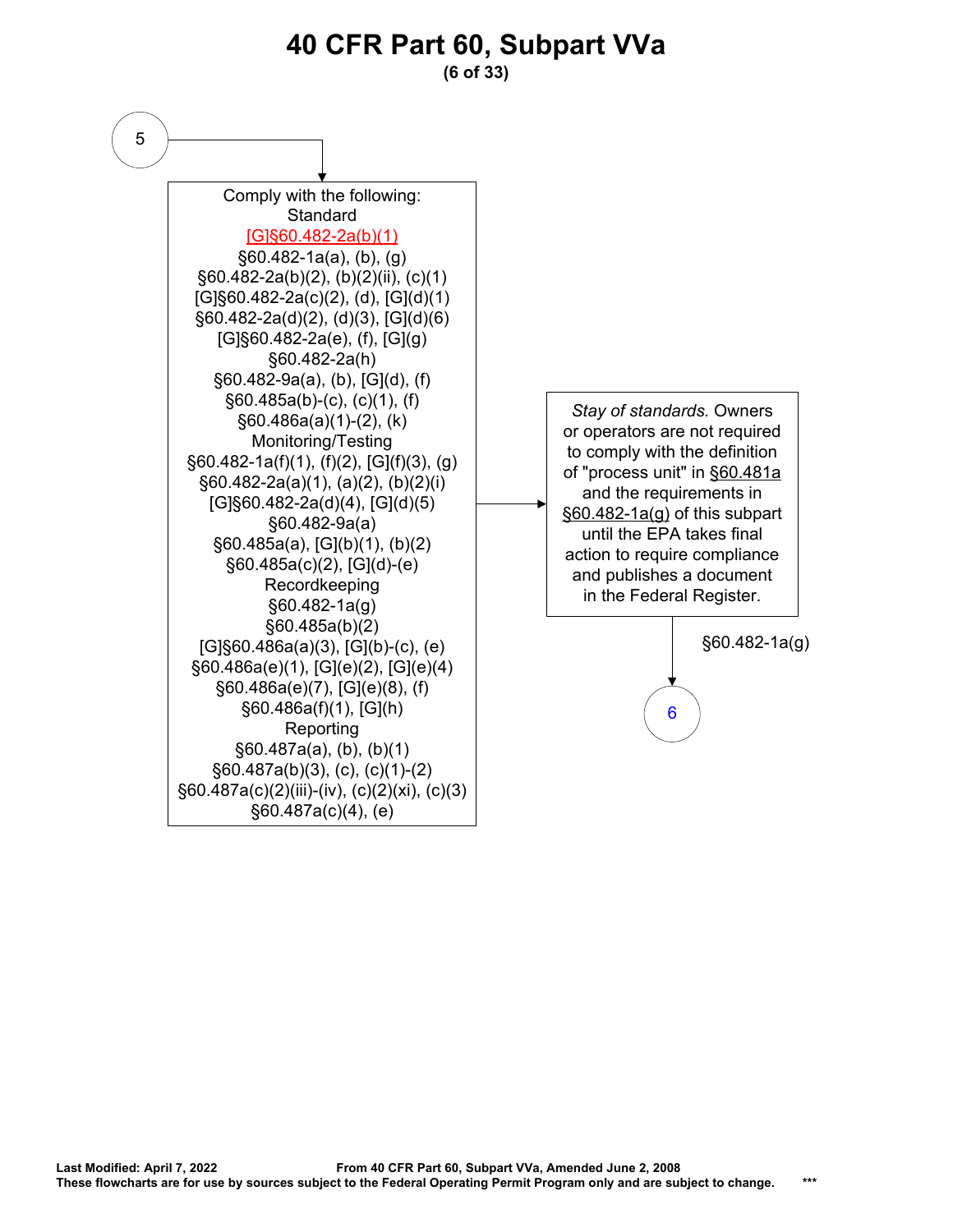<span id="page-6-0"></span>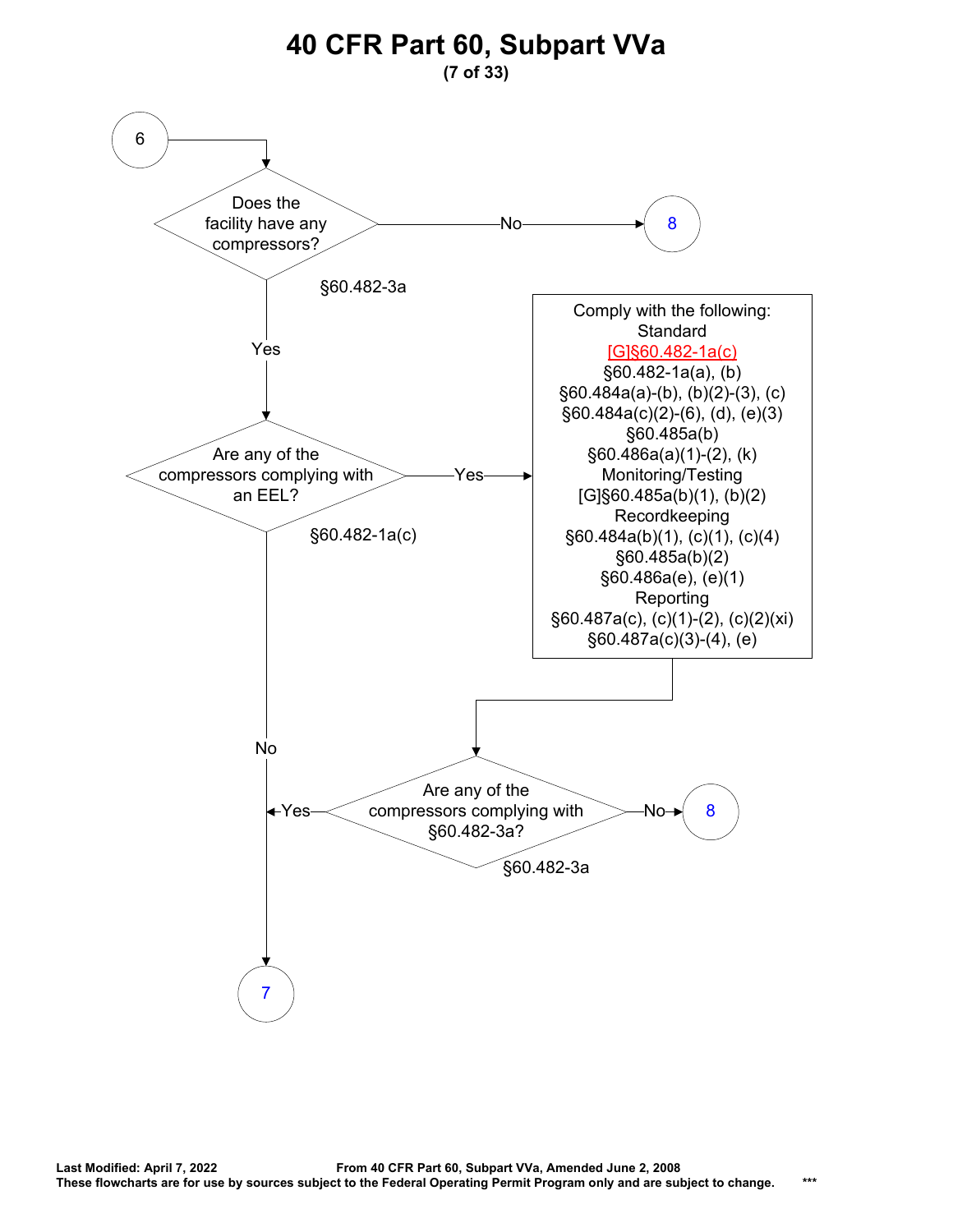**(8 of 33)**

<span id="page-7-0"></span>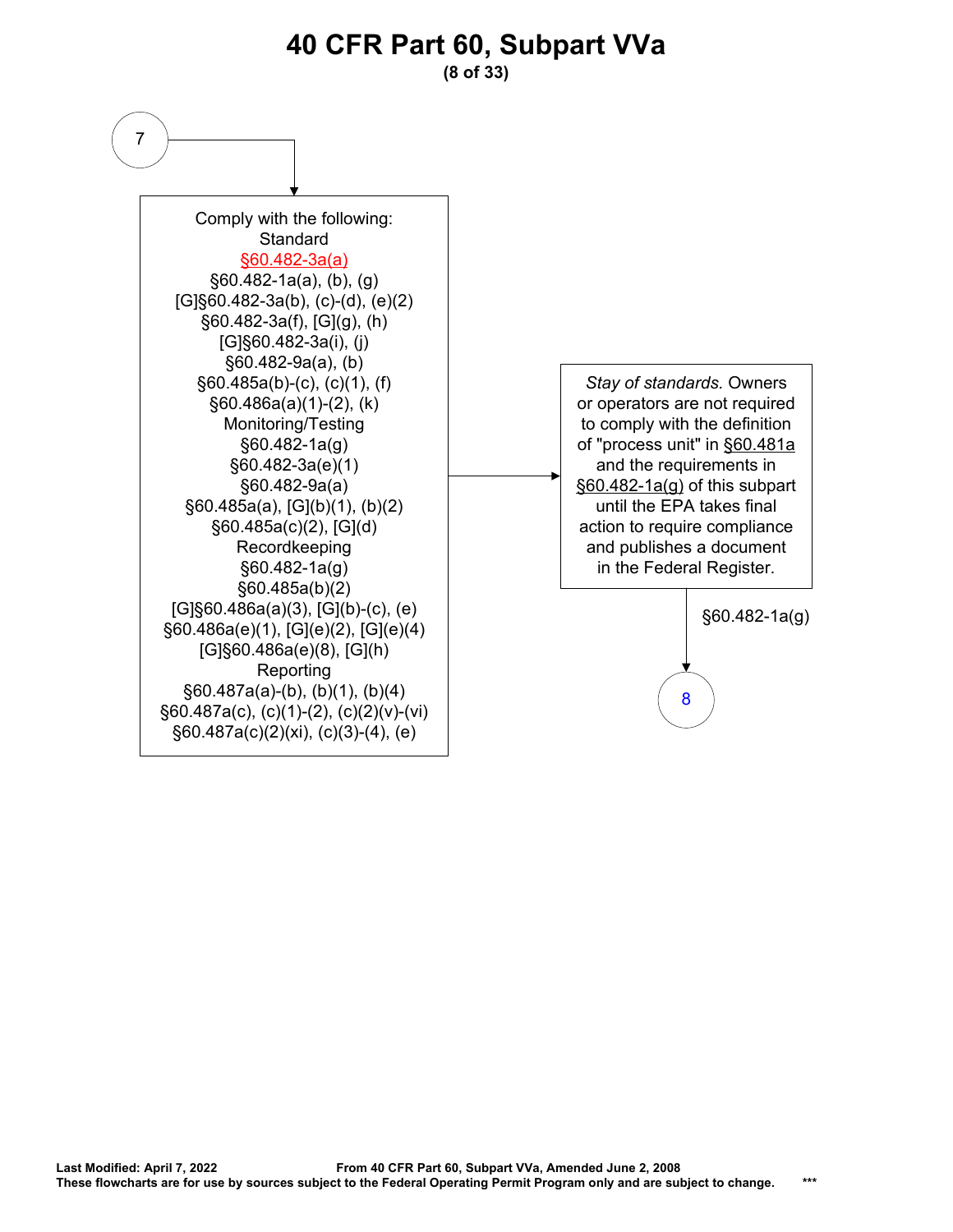**(9 of 33)**

<span id="page-8-0"></span>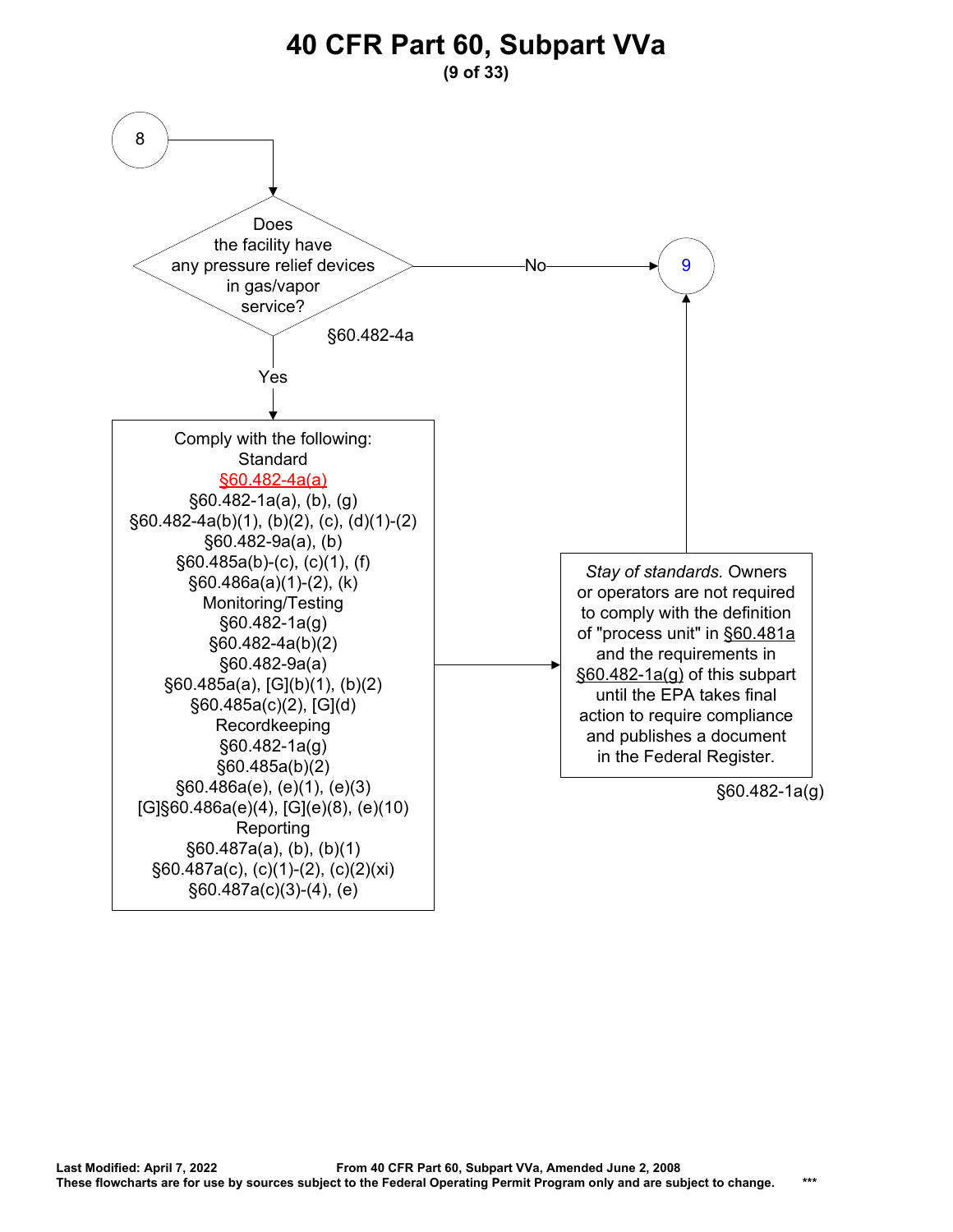<span id="page-9-0"></span>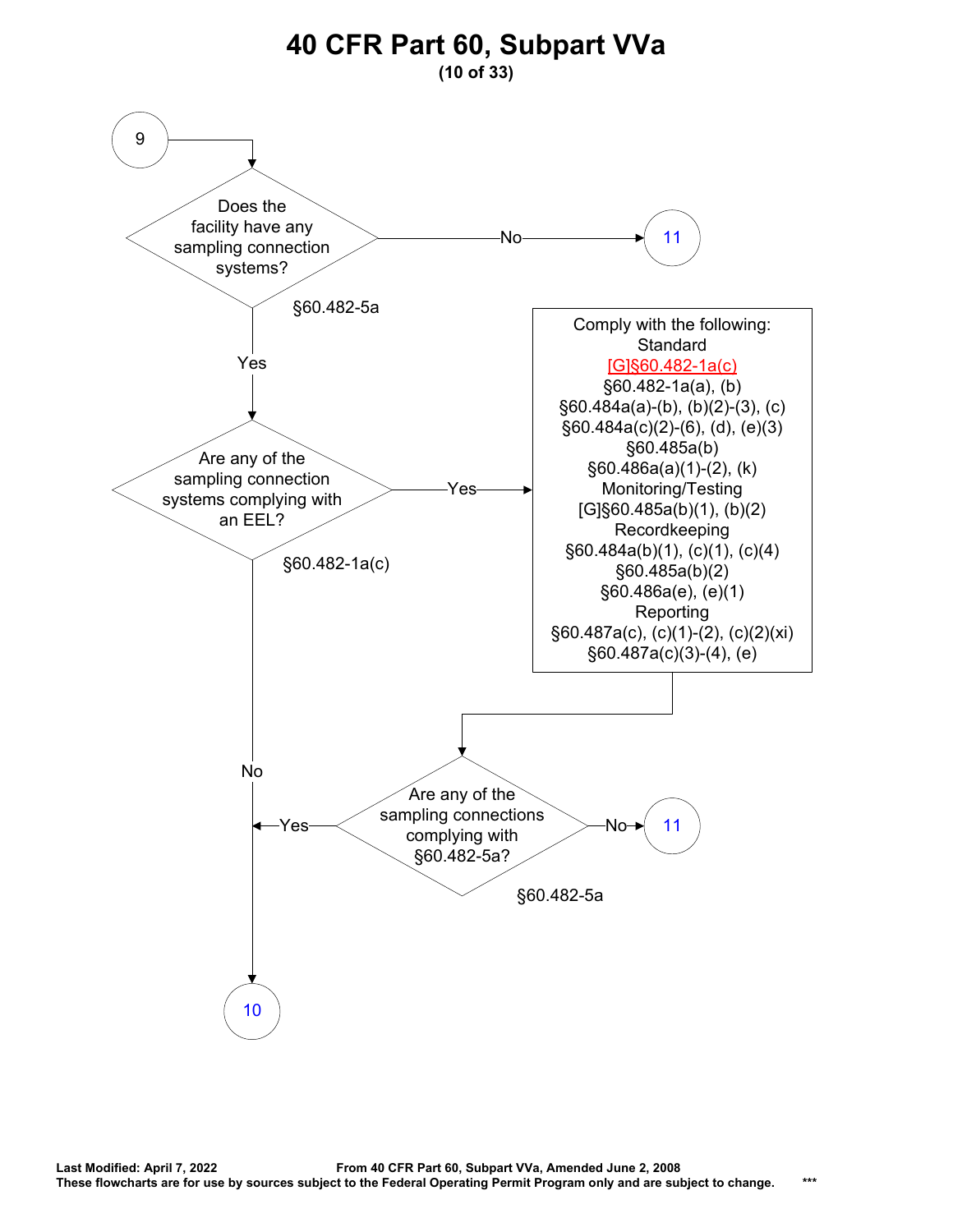<span id="page-10-0"></span>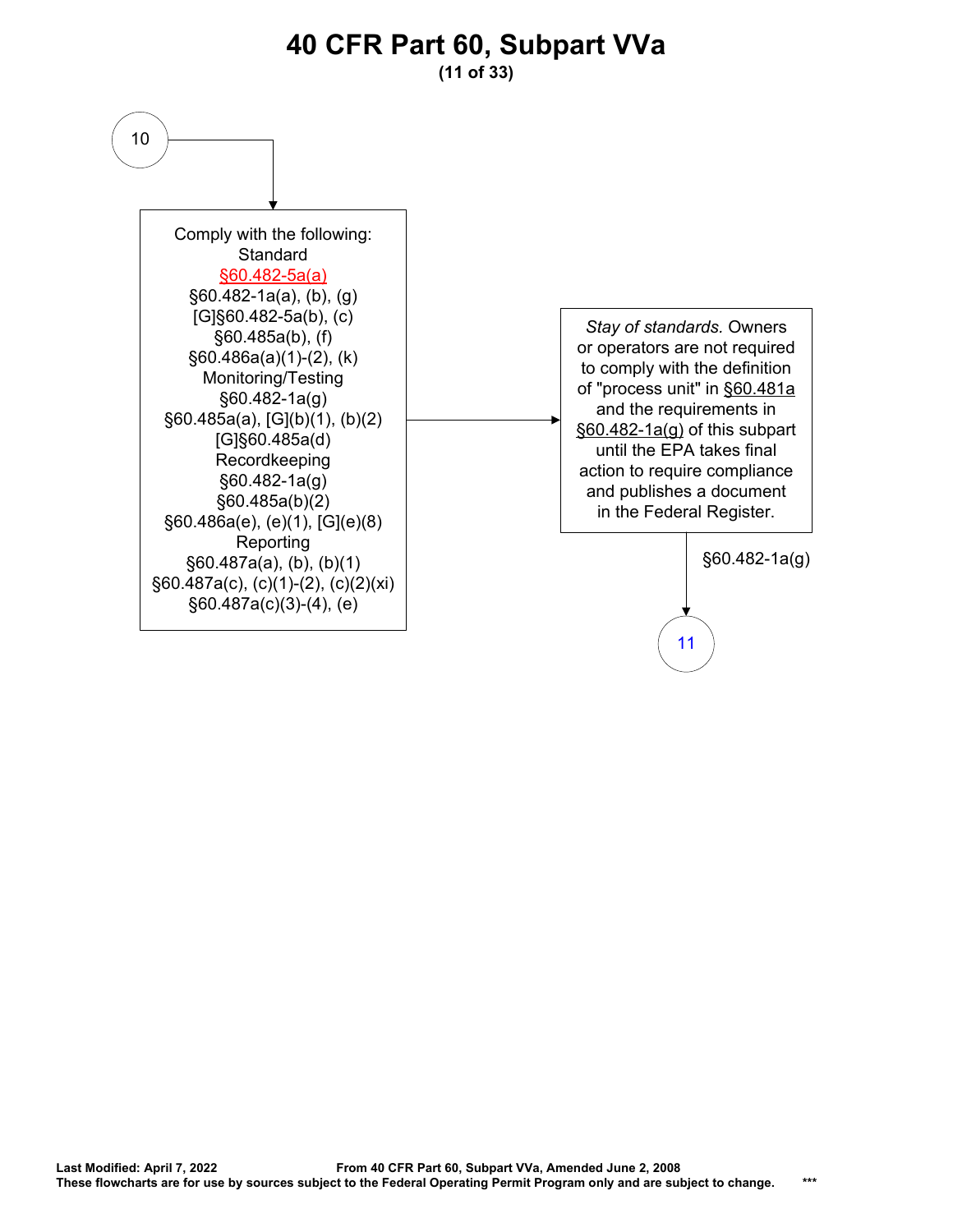<span id="page-11-0"></span>![](_page_11_Figure_0.jpeg)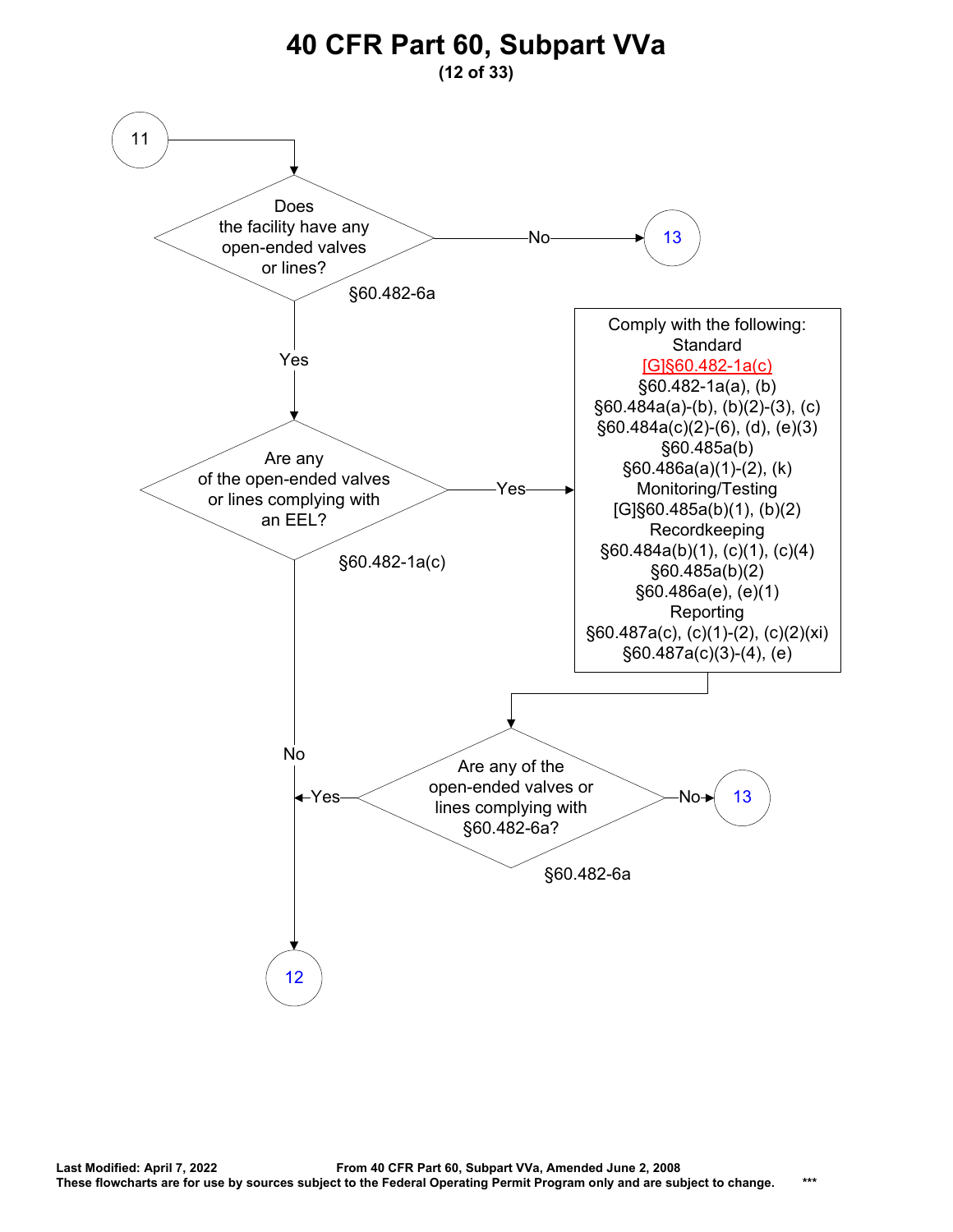**(13 of 33)**

<span id="page-12-0"></span>![](_page_12_Figure_2.jpeg)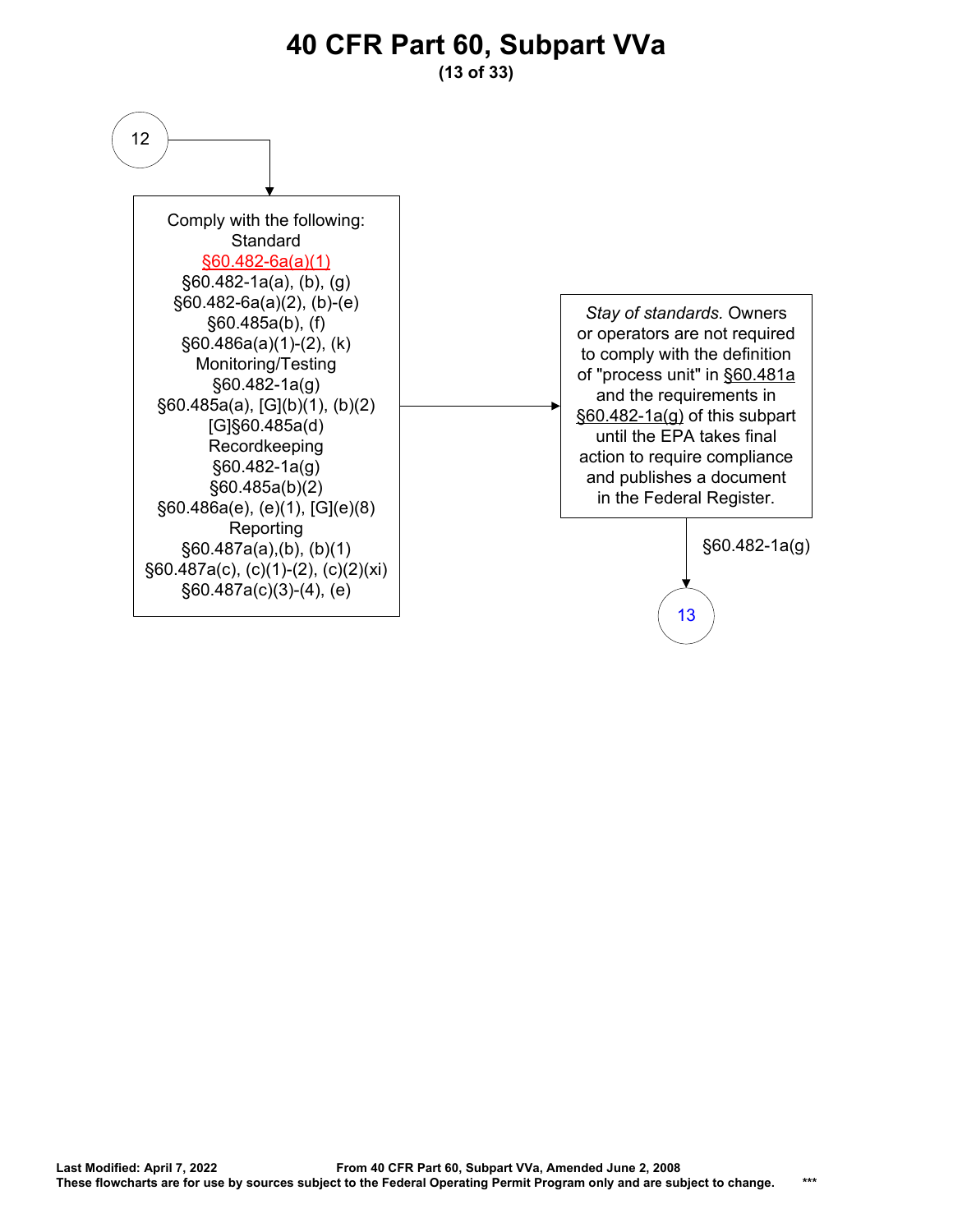<span id="page-13-0"></span>![](_page_13_Figure_0.jpeg)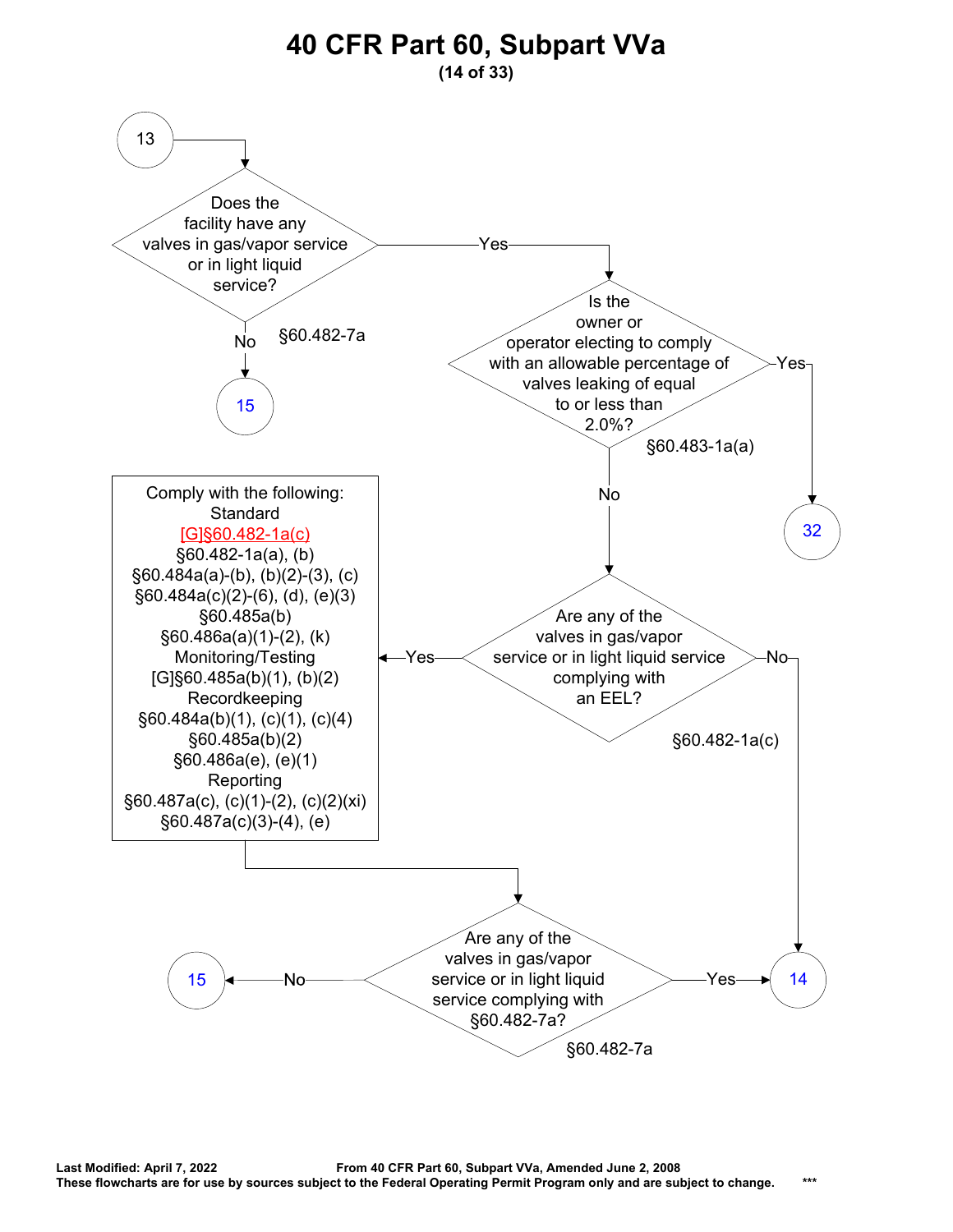<span id="page-14-0"></span>![](_page_14_Figure_0.jpeg)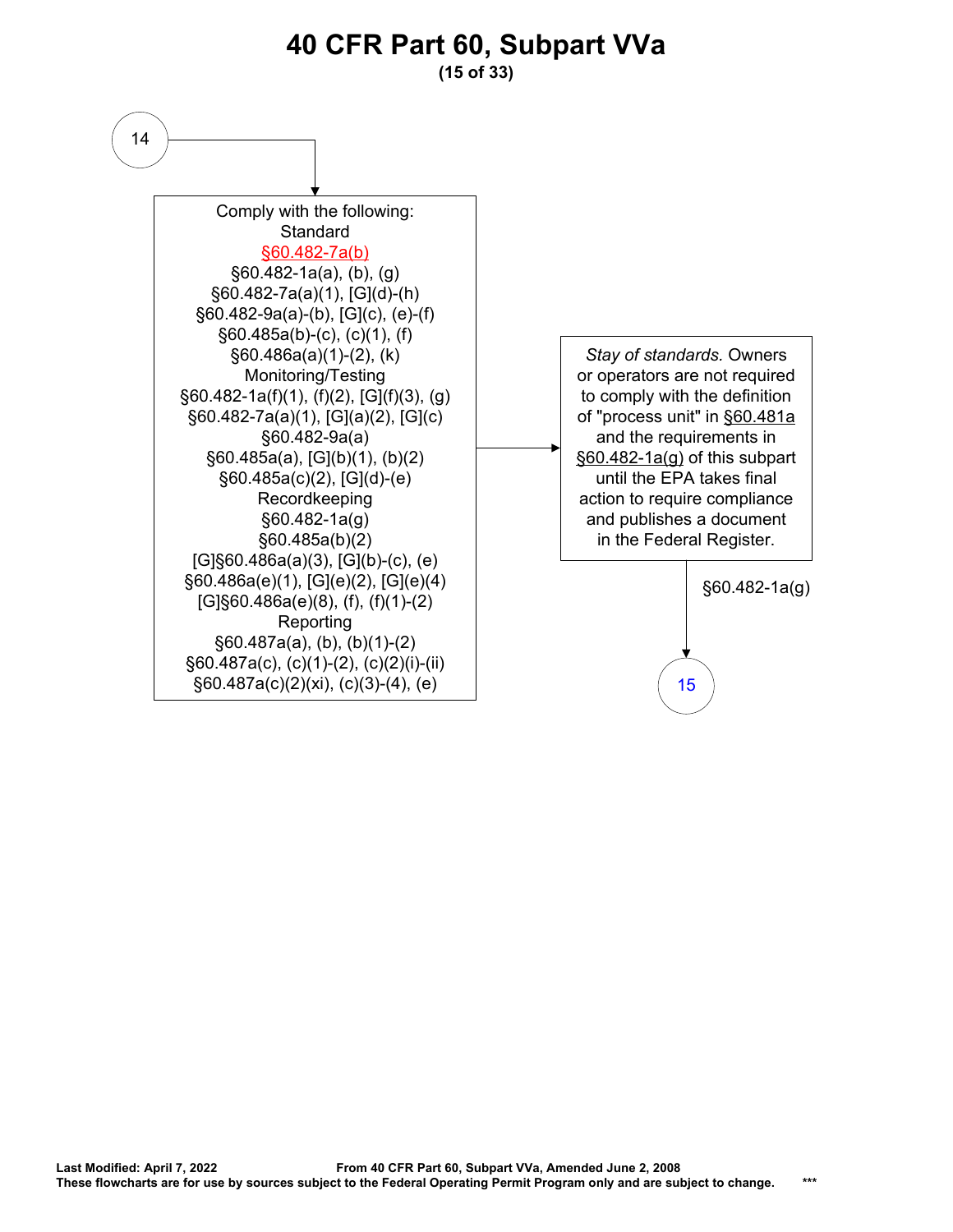<span id="page-15-0"></span>![](_page_15_Figure_0.jpeg)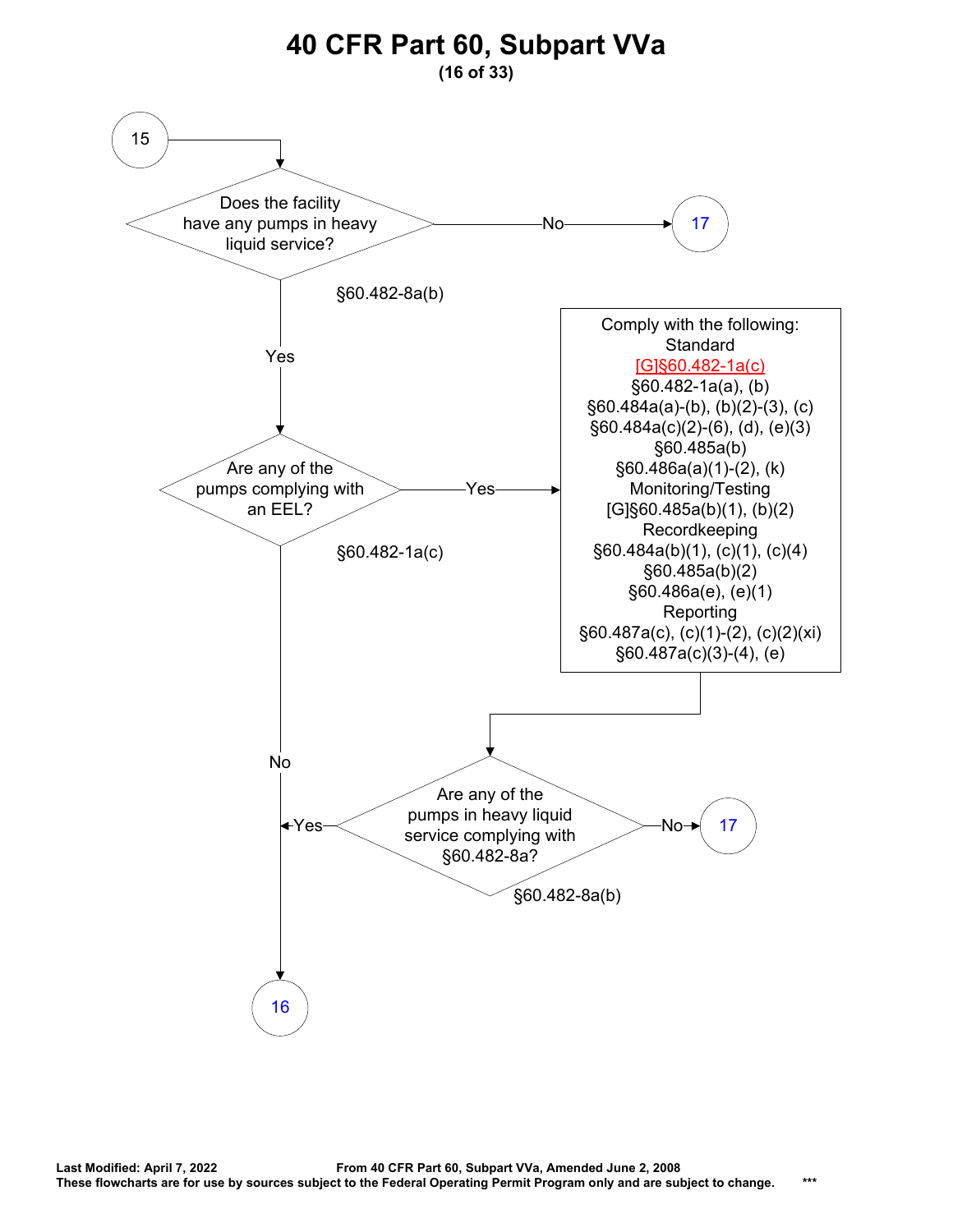**(17 of 33)**

<span id="page-16-0"></span>![](_page_16_Figure_2.jpeg)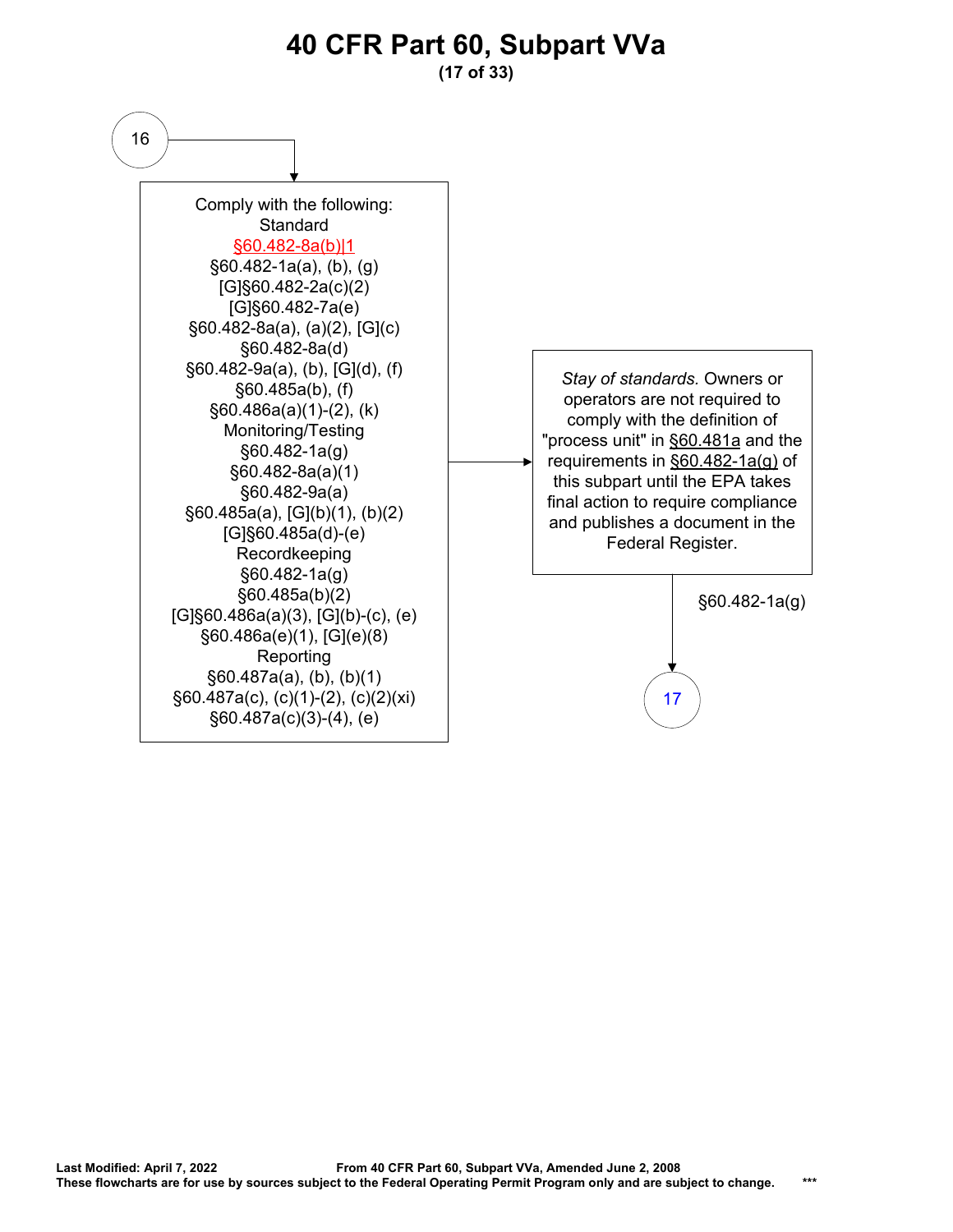<span id="page-17-0"></span>![](_page_17_Figure_0.jpeg)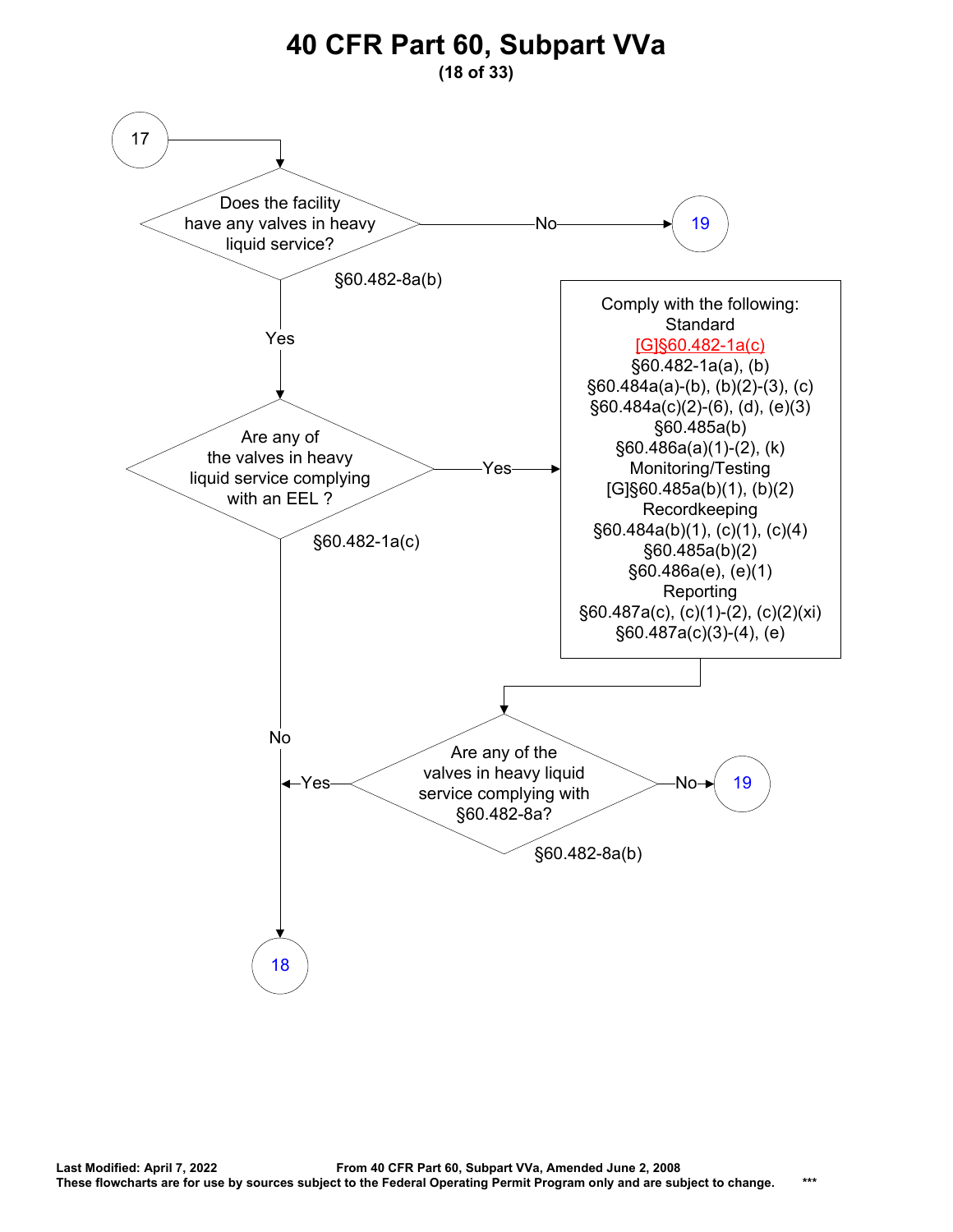**(19 of 33)**

<span id="page-18-0"></span>![](_page_18_Figure_2.jpeg)

*Stay of standards.* Owners or operators are not required to comply with the definition of "process unit" in §60.481a and the requirements in §60.482-1a(g) of this subpart until the EPA takes final action to require compliance and publishes a document in the Federal Register.

> §60.482-1a(g) [19](#page-19-0)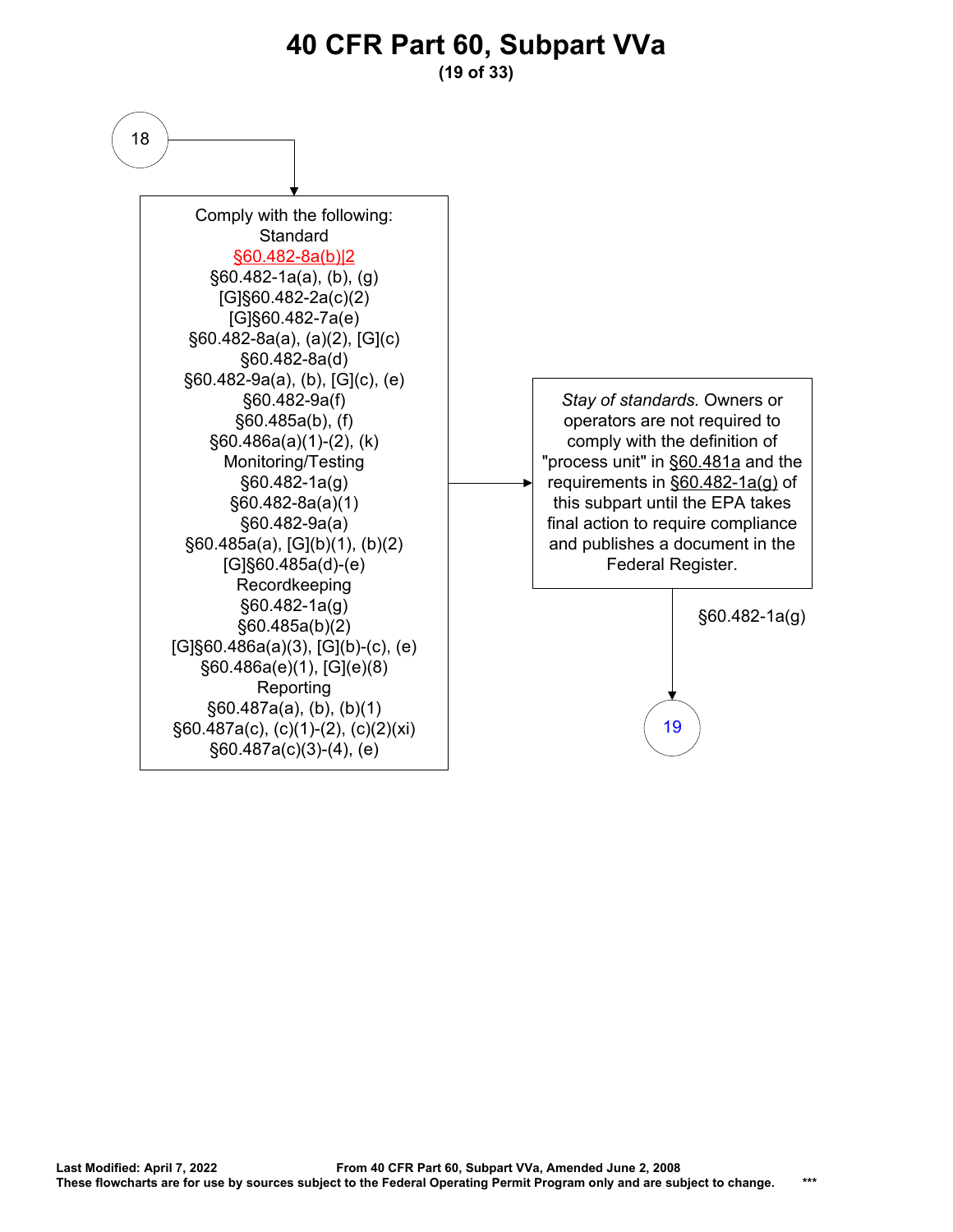<span id="page-19-0"></span>![](_page_19_Figure_0.jpeg)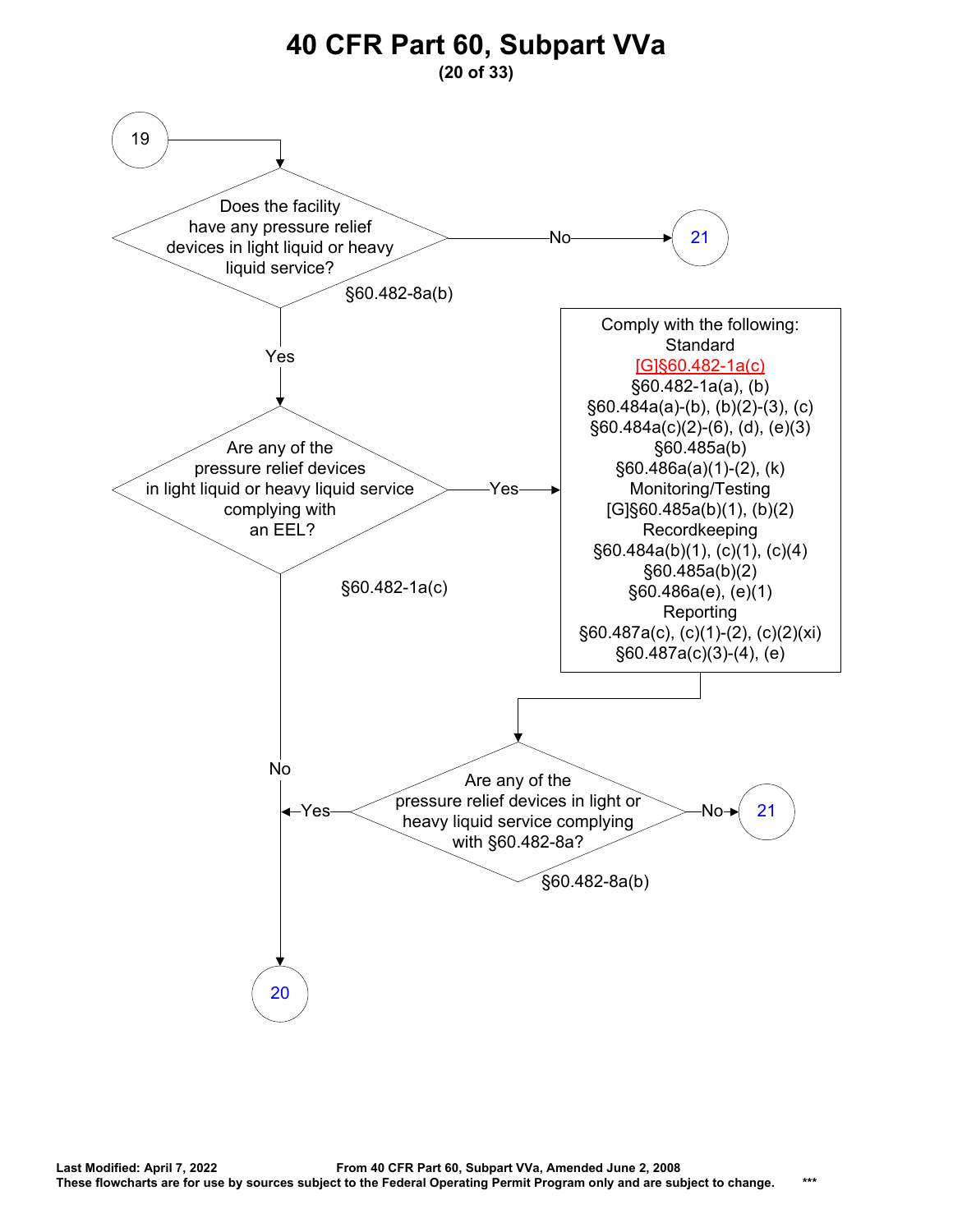#### <span id="page-20-0"></span>**40 CFR Part 60, Subpart VVa (21 of 33)** 20 [21](#page-21-0) *Stay of standards.* Owners or operators are not required to comply with the definition of "process unit" in §60.481a and the requirements in §60.482-1a(g) of this subpart until the EPA takes final action to require compliance and publishes a document in the Federal Register. §60.482-1a(g) Comply with the following: **Standard** §60.482-8a(b)|4 §60.482-1a(a), (b), (g) [G]§60.482-2a(c)(2) [G]§60.482-7a(e) §60.482-8a(a), (a)(2), [G](c) §60.482-8a(d) §60.482-9a(a), (b) §60.485a(b), (f) §60.486a(a)(1)-(2), (k) Monitoring/Testing §60.482-1a(g) §60.482-8a(a)(1) §60.482-9a(a) §60.485a(a), [G](b)(1), (b)(2) [G]§60.485a(d)-(e) Recordkeeping §60.482-1a(g) §60.485a(b)(2) [G]§60.486a(a)(3), [G](b)-(c), (e) §60.486a(e)(1), [G](e)(8) Reporting §60.487a(a), (b), (b)(1) §60.487a(c), (c)(1)-(2), (c)(2)(xi) §60.487(c)(3)-(4), (e)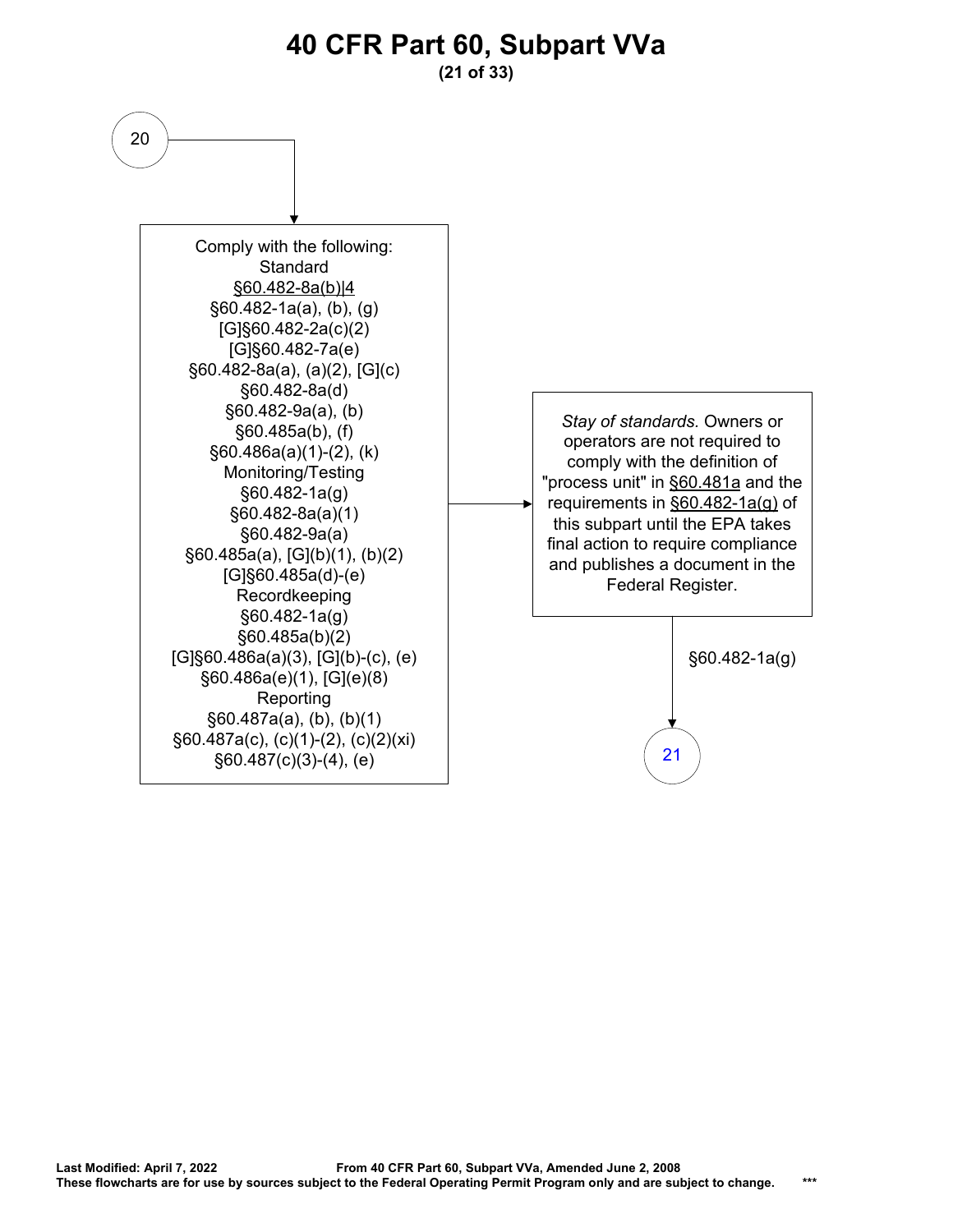<span id="page-21-0"></span>![](_page_21_Figure_0.jpeg)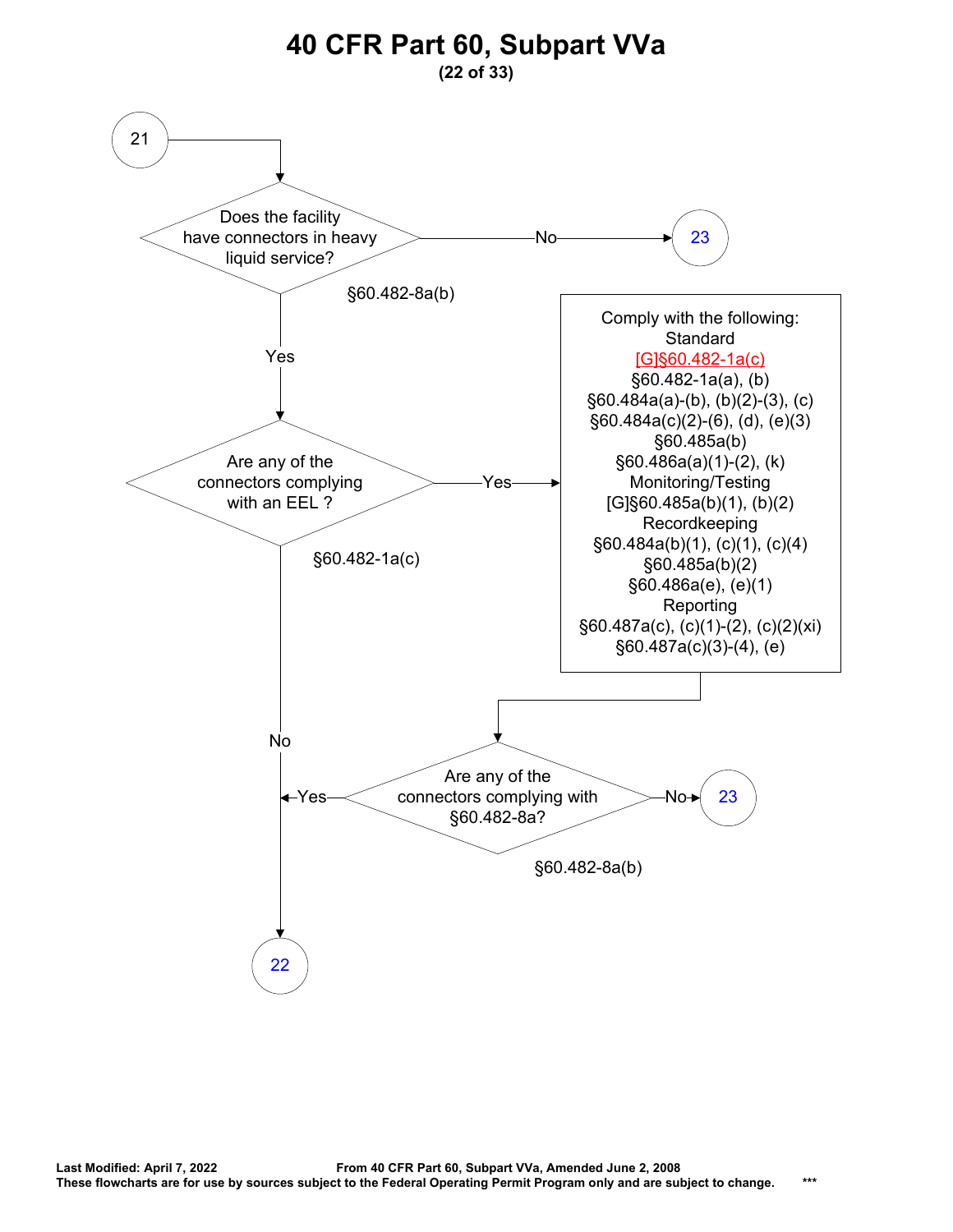**(23 of 33)**

<span id="page-22-0"></span>![](_page_22_Figure_2.jpeg)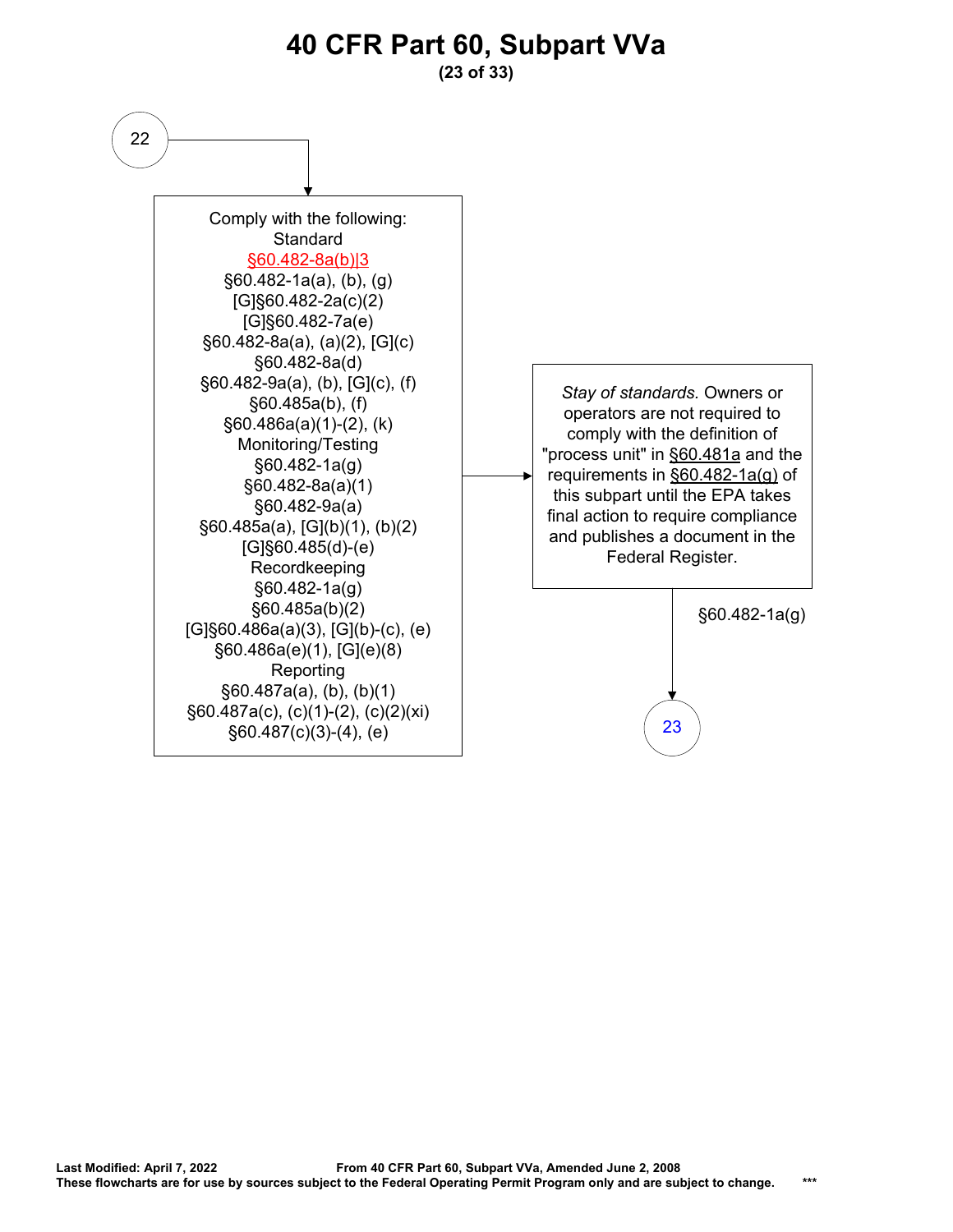<span id="page-23-0"></span>![](_page_23_Figure_0.jpeg)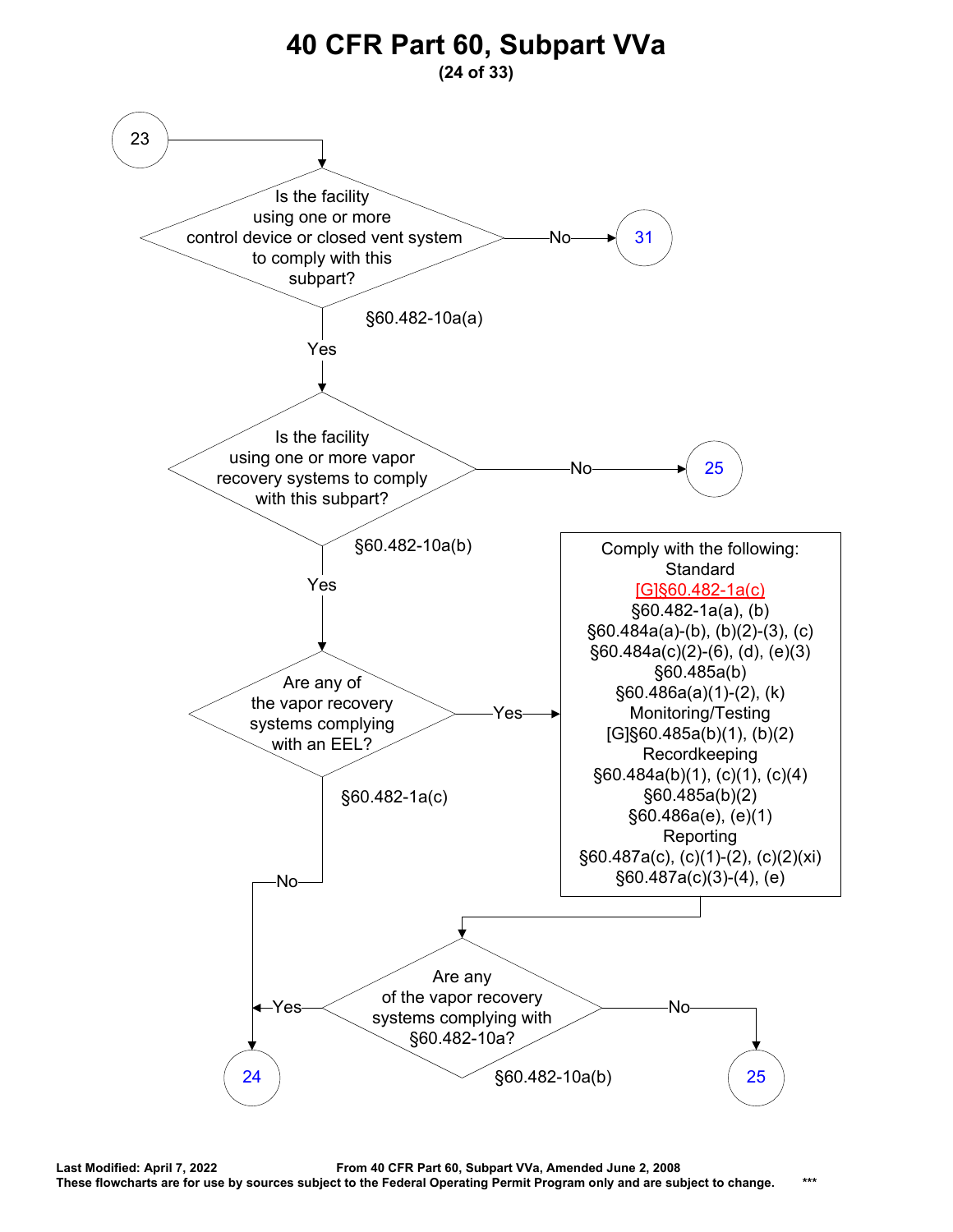**(25 of 33)**

<span id="page-24-0"></span>![](_page_24_Figure_2.jpeg)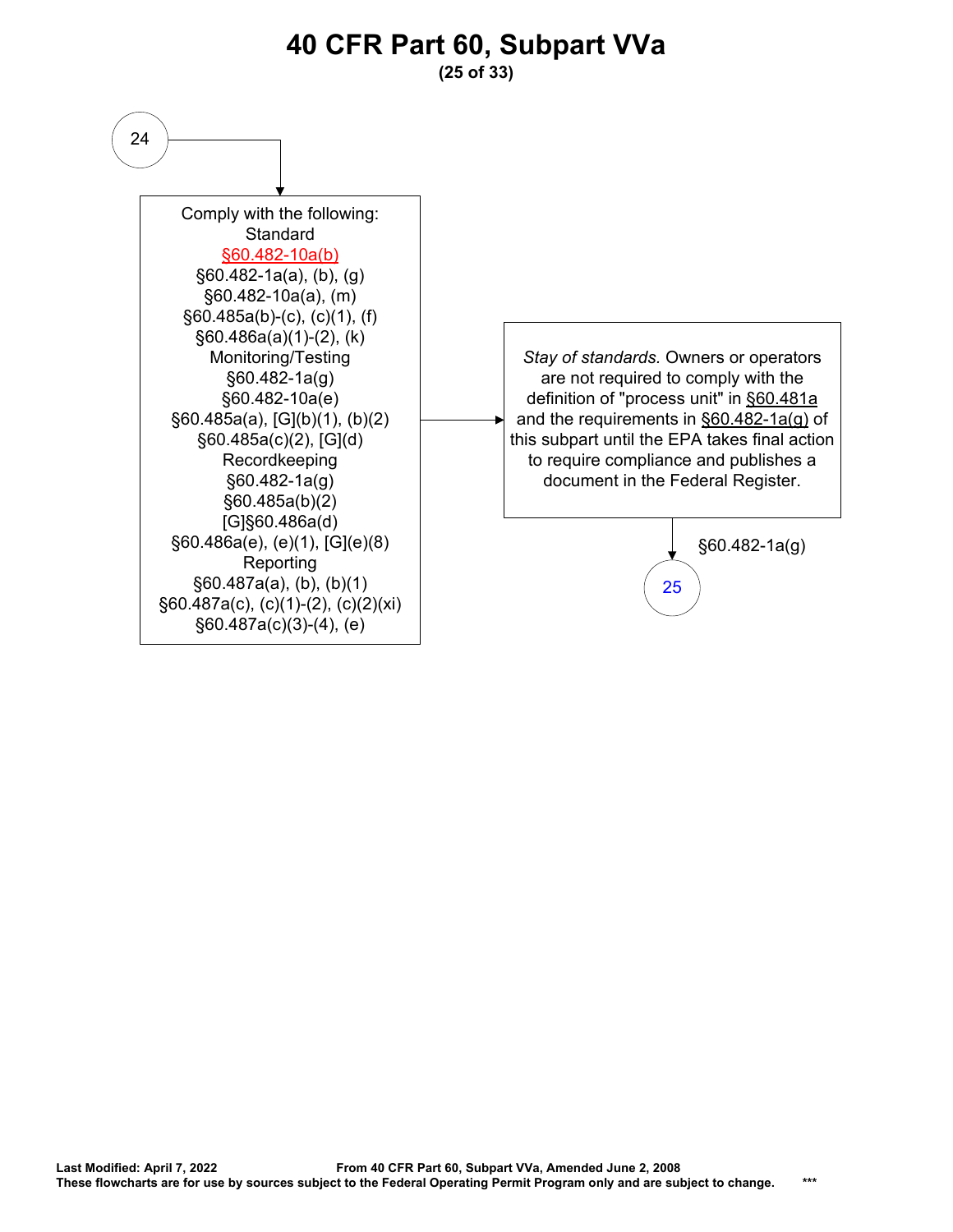<span id="page-25-0"></span>![](_page_25_Figure_0.jpeg)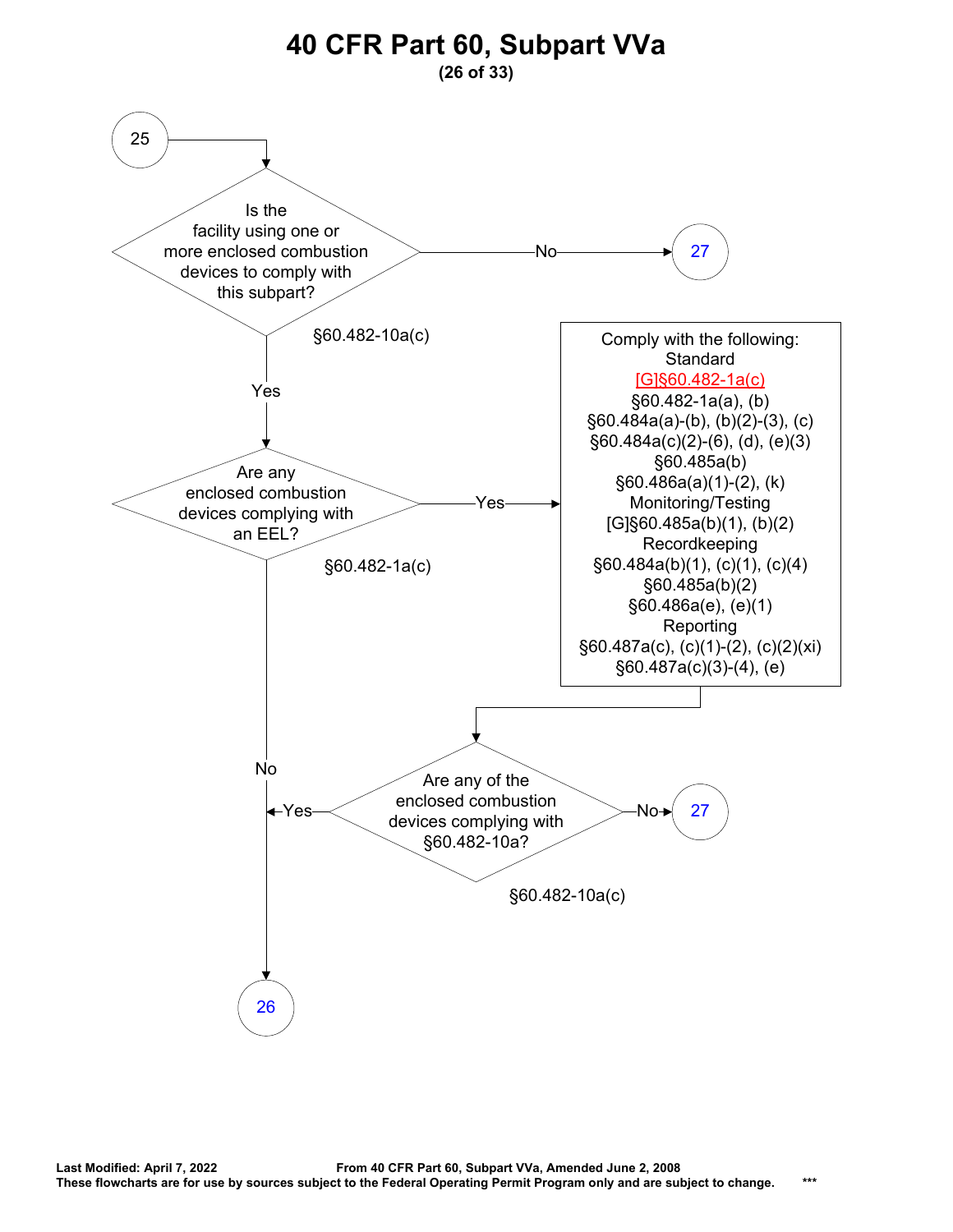**(27 of 33)**

<span id="page-26-0"></span>![](_page_26_Figure_2.jpeg)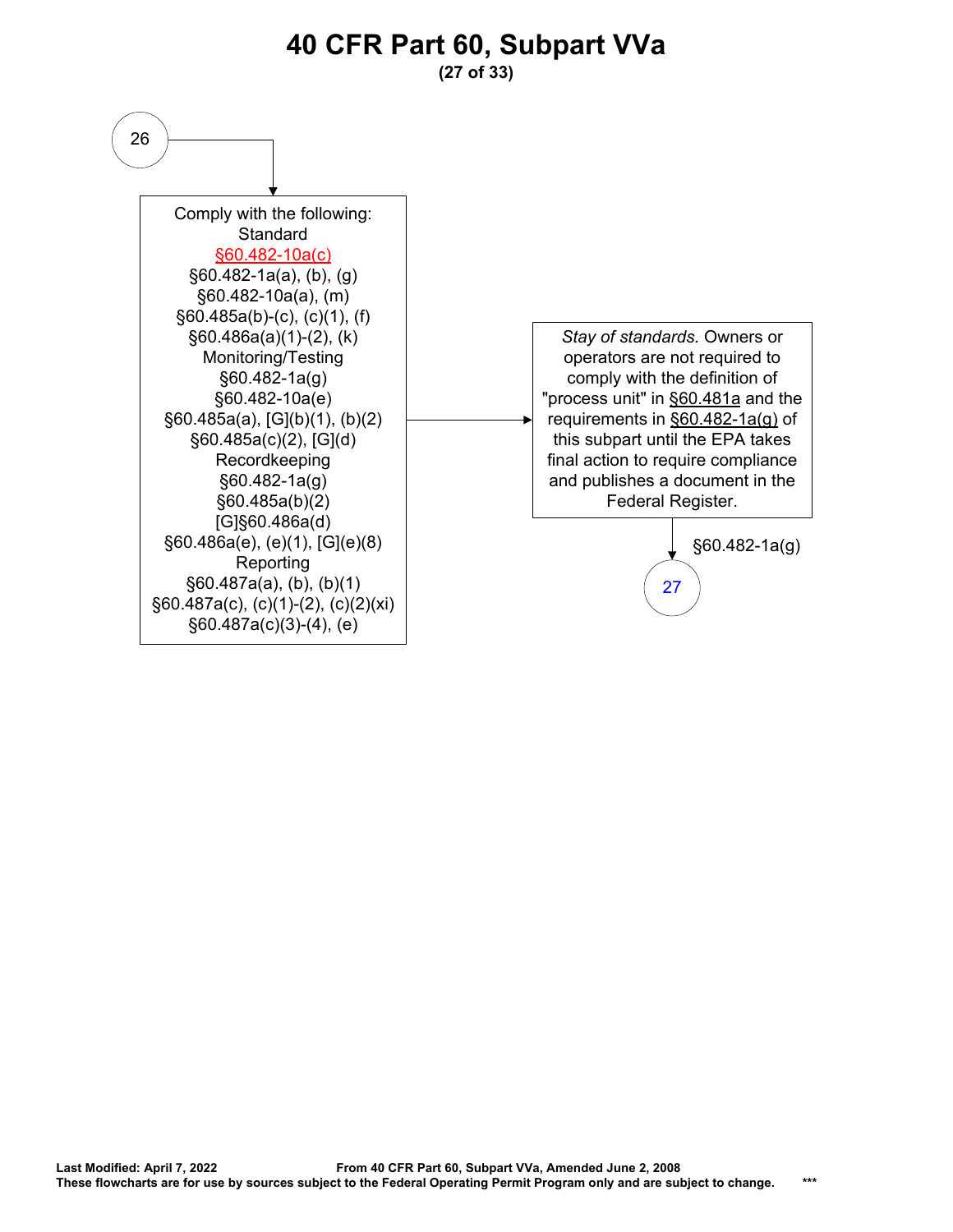<span id="page-27-0"></span>![](_page_27_Figure_0.jpeg)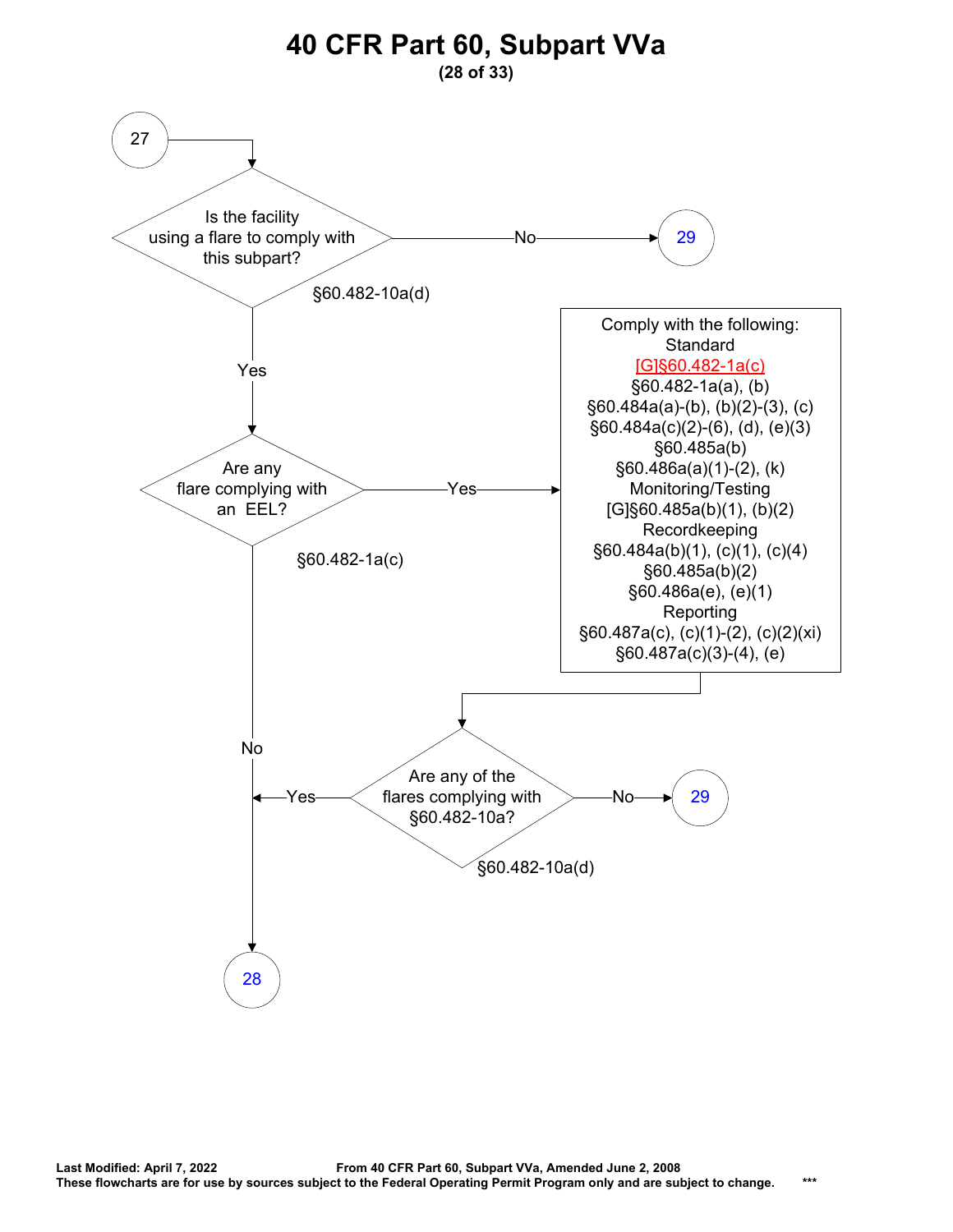![](_page_28_Figure_0.jpeg)

**(29 of 33)**

<span id="page-28-0"></span>![](_page_28_Figure_2.jpeg)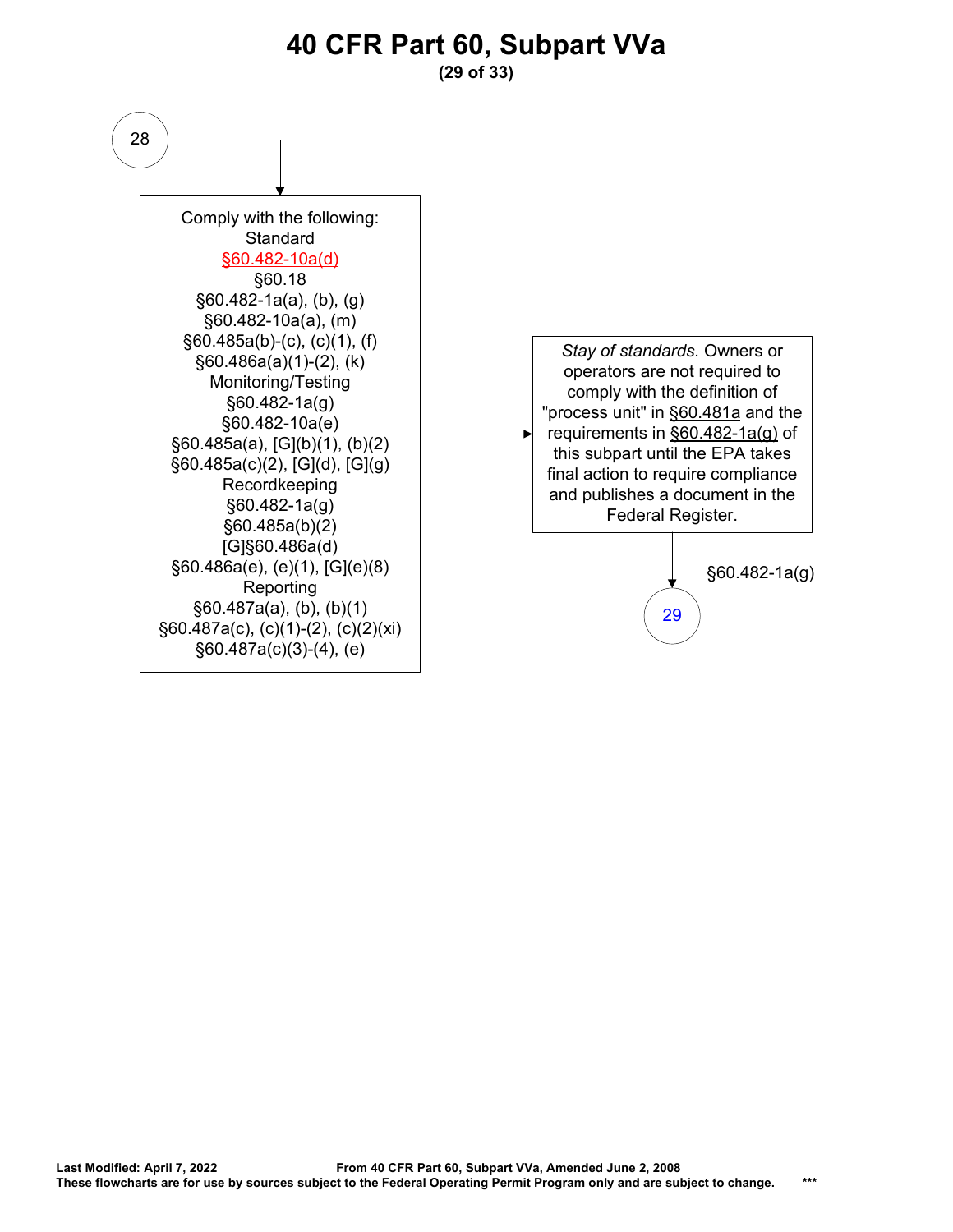<span id="page-29-0"></span>![](_page_29_Figure_0.jpeg)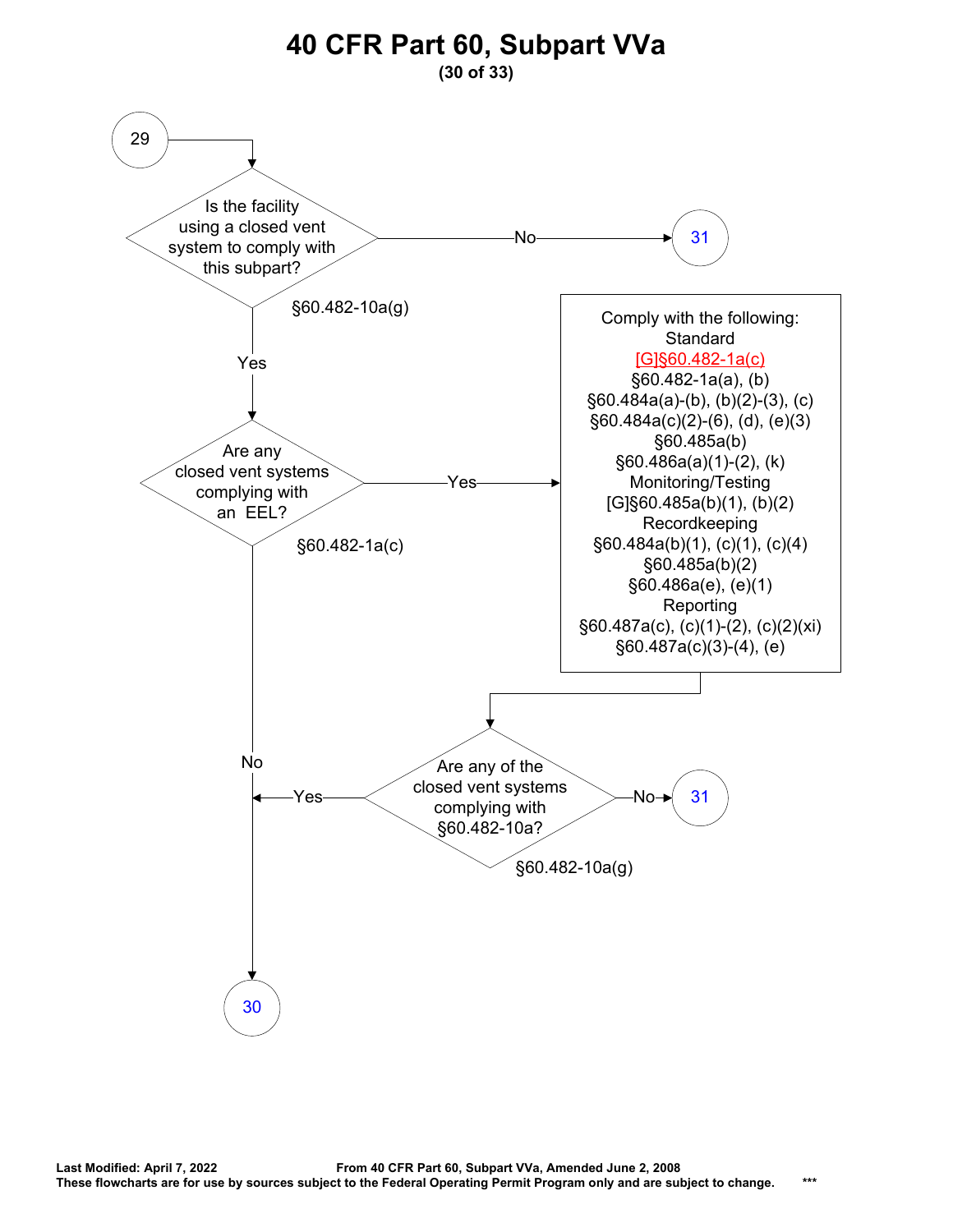**(31 of 33)**

<span id="page-30-0"></span>![](_page_30_Figure_2.jpeg)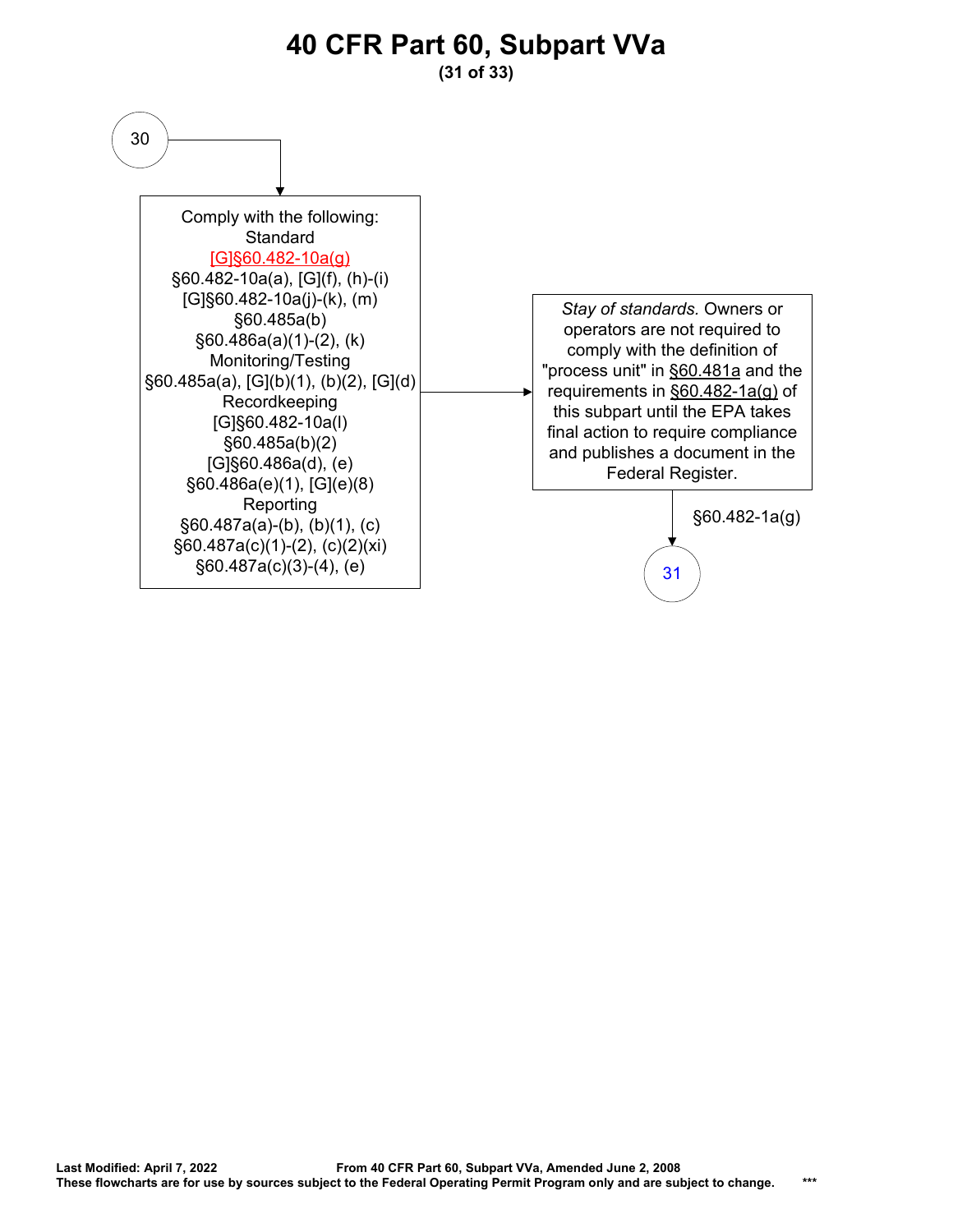<span id="page-31-0"></span>![](_page_31_Figure_0.jpeg)